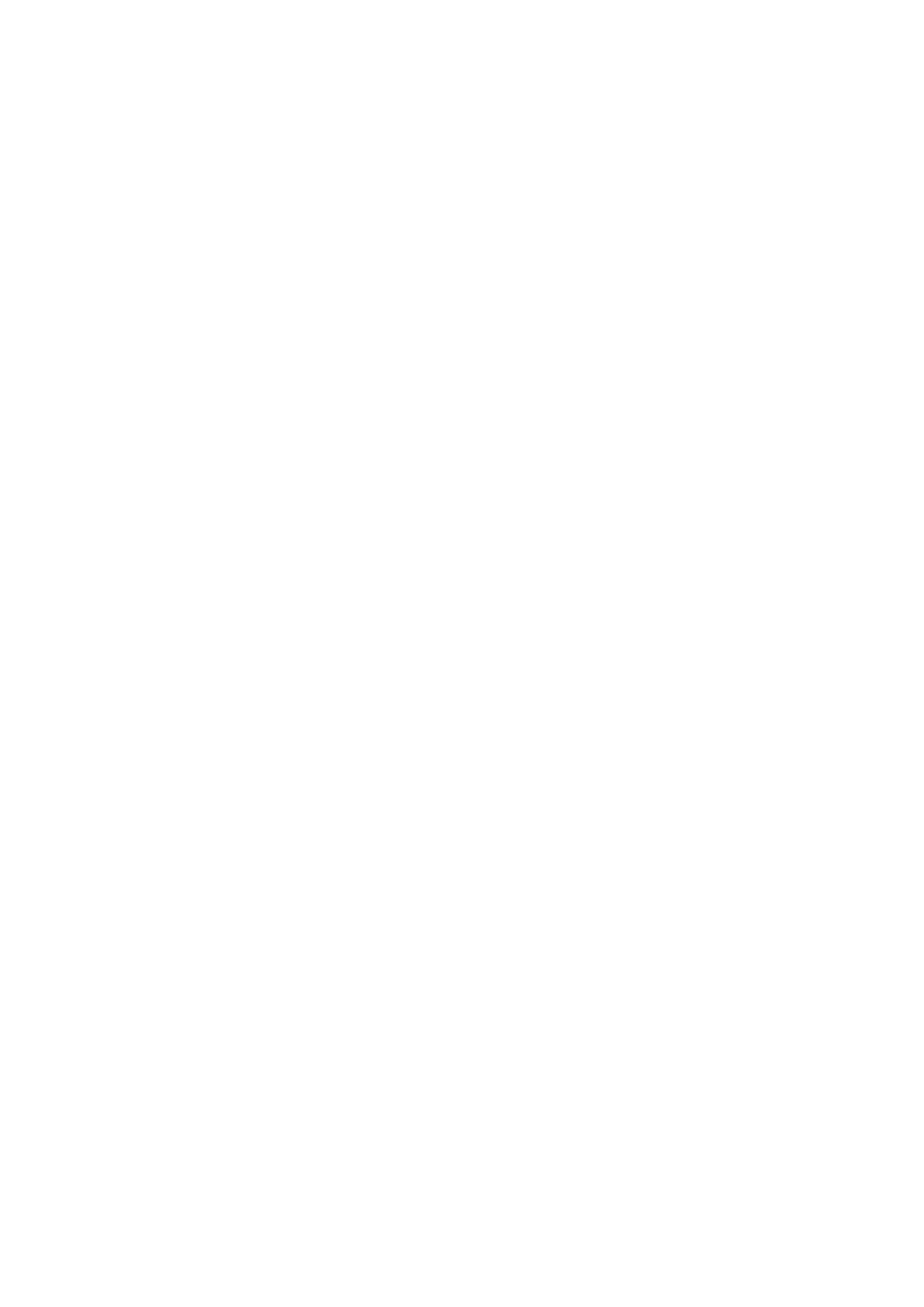# **Contents**

| Abbreviations used in this paper |               |    |
|----------------------------------|---------------|----|
| $\mathbf{1}$                     | Overview      |    |
| $\mathbf{2}$                     | The Issues    | 8  |
| 3                                | The new rules | 10 |
| 4                                | Next steps    |    |

# **Appendix**

**1** Made rules (legal instrument)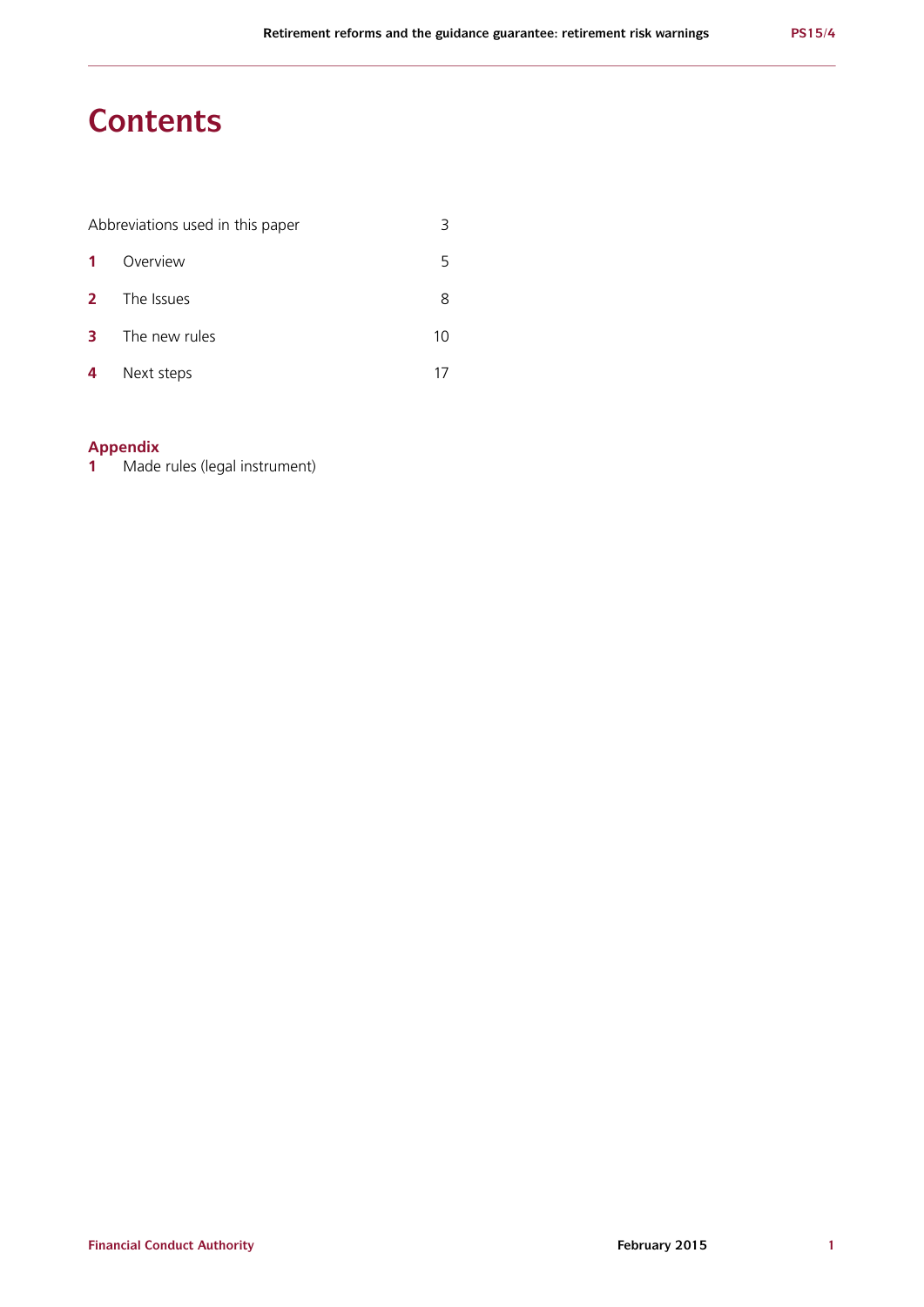In this Policy Statement we publish the final rules in respect of retirement risk warnings. The rules have been made without consultation, in reliance on section 138L of the Financial Services and Markets Act 2000.

Please send any comments or enquiries to:

Alex Roy Strategy and Competition Division Financial Conduct Authority 25 The North Colonnade Canary Wharf London E14 5HS

**Telephone: Email:** 020 7066 9380 cp13-08@fca.org.uk

You can download this Policy Statement from our website: www.fca.org.uk. Or contact our order line for paper copies: 0845 608 2372.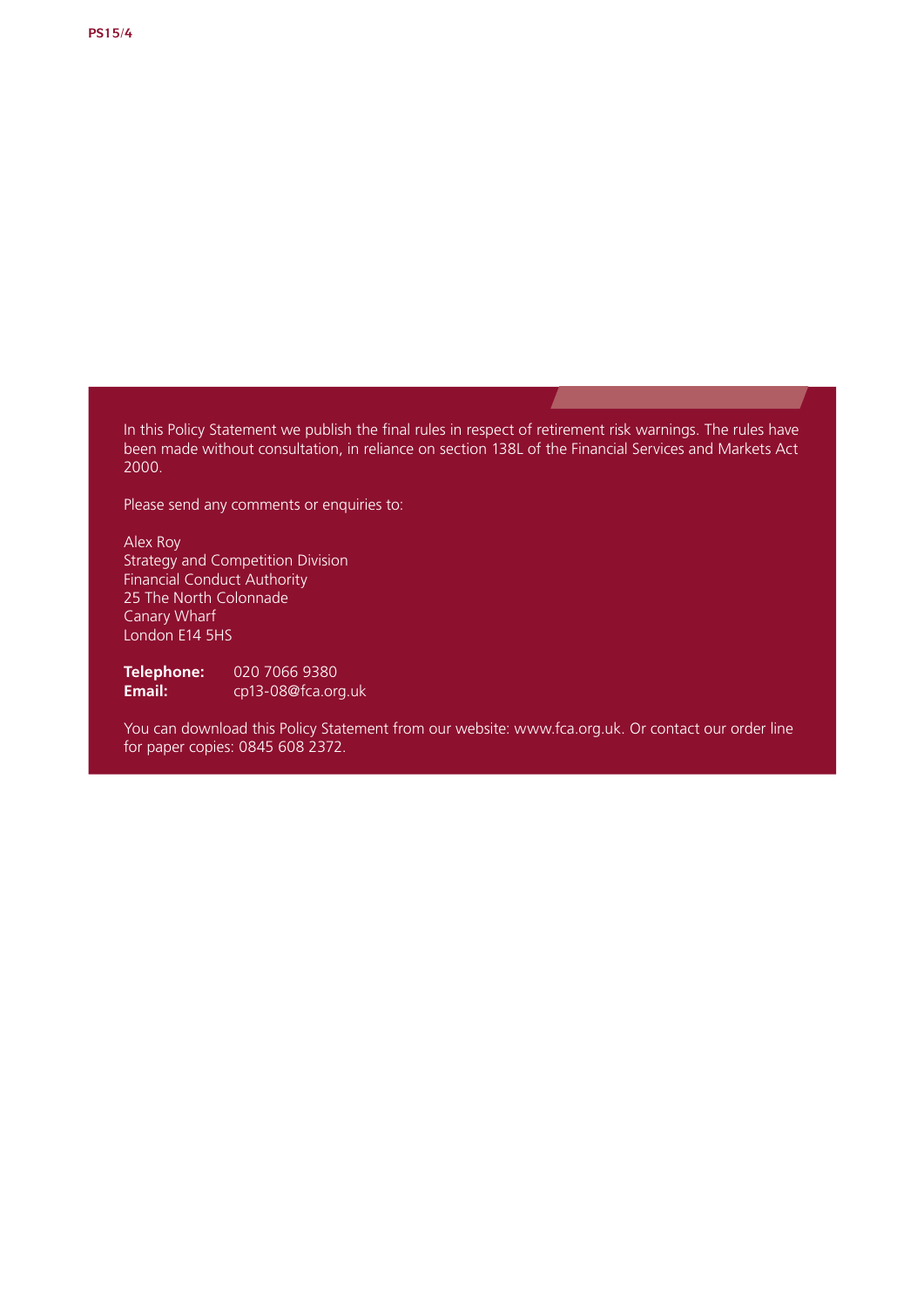# **Abbreviations used in this paper**

| <b>UFPLS</b> | Uncrystallised fund pension lump sum    |
|--------------|-----------------------------------------|
| <b>TPR</b>   | The Pensions Regulator                  |
| <b>PRA</b>   | Prudential Regulation Authority         |
| <b>FSMA</b>  | Financial Services and Markets Act 2000 |
| <b>FCA</b>   | <b>Financial Conduct Authority</b>      |
| <b>DWP</b>   | Department for Work and Pensions        |
| <b>DC</b>    | Defined contribution                    |
| <b>COBS</b>  | Conduct of Business Sourcebook          |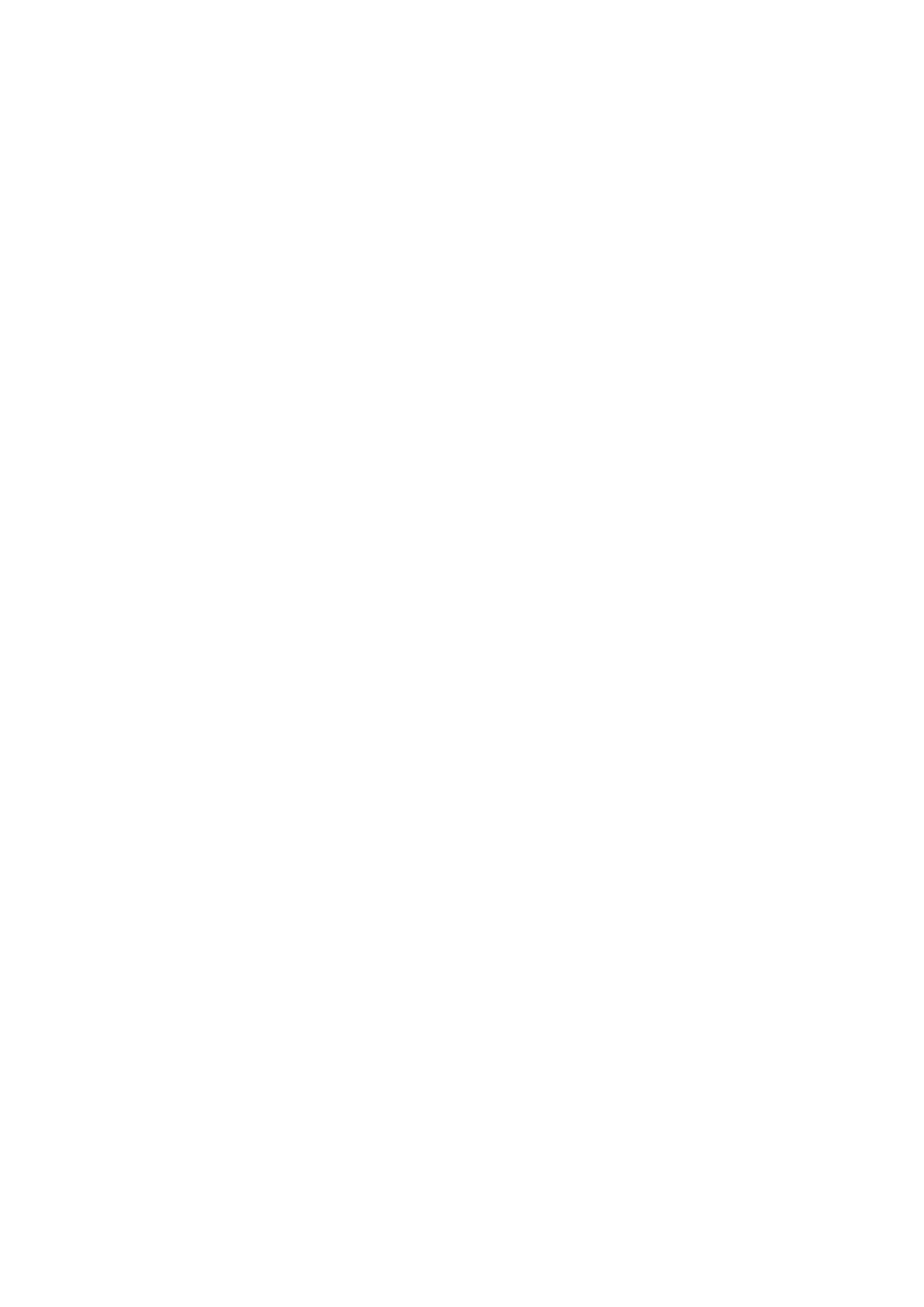# **1. Overview**

#### **Background**

- **1.1** From April 2015, consumers will have greater choice about how they access their Defined Contribution (DC) pension savings. We are concerned that consumers may not be well equipped to make these important decisions, which for some may be irreversible. This concern applies particularly to consumers who are generally not engaged with retirement decision making<sup>1</sup>, and who do not take regulated advice or the offer of guidance from Pension Wise (the Government's new pension guidance service). This could lead to poor outcomes for consumers.
- **1.2** Last year we produced near final rules<sup>2</sup> requiring firms to tell their customers about Pension Wise, and to include a recommendation, in customer communications about retirement options that consumers consult Pension Wise or take regulated advice. We stated that we would consider the need to strengthen consumer protections further in our rules. We have since reflected on the protections offered in our rules, and considered wider feedback on the impact of the new pension flexibilities. We now consider that the risk to consumers in this area is great enough for additional protections to be required before the April 2015 changes.
- **1.3** Therefore, as noted in our 'Dear CEO' letter of 26 January, we are introducing new rules. We are doing so without consultation, relying on section 137L of the Financial Services and Markets Act 2000 (FSMA), on the grounds that the delay involved in consulting would be detrimental to consumers' interests. Any delay in introducing rules would increase the risk of poor outcomes for large numbers of consumers who decide to access their pension savings over the first months following the introduction of the new pension flexibilities.

#### **The rules**

- **1.4** The new rules will require firms to give appropriate retirement risk warnings to consumers accessing their pension savings. Firms must ask the consumer relevant questions, based on how the consumer wants to access their pension savings, to determine whether risk factors are present. If they are, risk warnings must be given.
- **1.5** The risk warnings will relate to how the consumer has decided to access their pension savings and require the firms to ask the consumer questions to identify if a risk factor is present and therefore if a risk warning must be given.
- **1.6** These new rules do not require firms to replicate the Pension Wise service. Instead, and in addition to Pension Wise, the rules ensure firms will flag specific risks to consumers, and give

<sup>1</sup> As evidenced in the recently published [provisional findings](http://www.fca.org.uk/static/documents/market-studies/ms14-03-2.pdf) of the retirement income market study

<sup>2</sup> See [FCA Policy Statement 14/17.](http://www.fca.org.uk/static/documents/policy-statements/ps14-17.pdf) These rules are due to be made final following Royal Assent of the Pension Schemes Bill 2014-2015.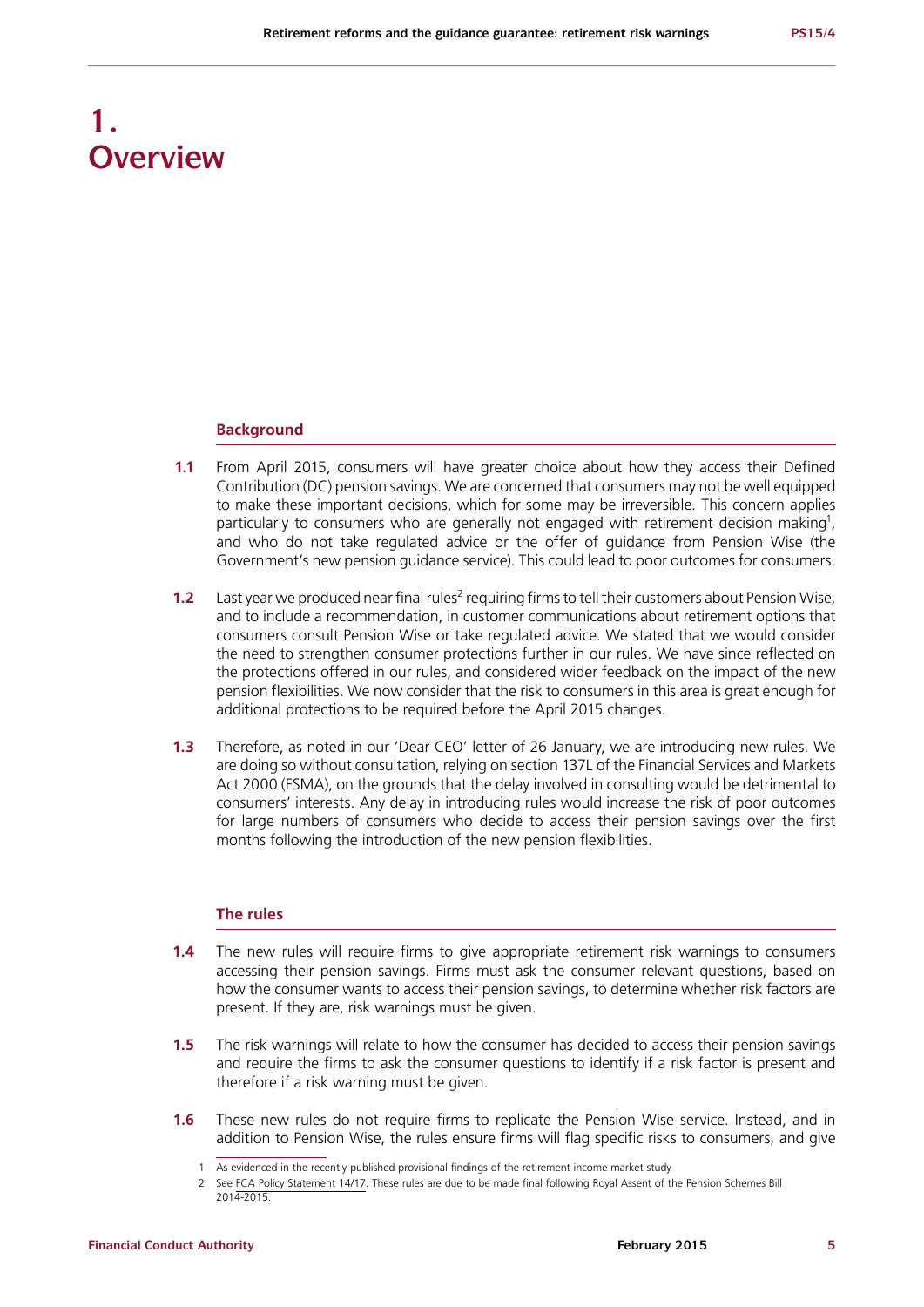them appropriate warnings about the choices they have in accessing their pension savings. These warnings may include setting out options the consumer has, such as shopping around. We think that these retirement risk warnings can be given without providing regulated advice; we are not requiring firms to tell consumers what to do or implying that the consumer's decision will be wrong. We are simply requiring firms to ensure the consumer is aware of the risks of the course of action they are seeking to take.

- **1.7** The new rules will come into force on 6 April 2015. We are planning a consultation on updating our rules in the pension and retirement area, in summer 2015, following a thorough review. We will consult at this time on whether to retain, modify or add to the rules outlined in this Policy Statement.
- **1.8** We consider that making these rules is a proportionate response to our concerns. Firms can, and should, already engage with consumers, giving the types of risk warnings that we are proposing. For example, firms complying with the Association of British Insurers (ABI's) Code of Conduct on Retirement Choices<sup>3</sup> will be familiar with these risks when selling annuities. Our proposed rules achieve a fair balance between protecting consumers and addressing valid concerns from firms about their ability to comply from 6 April 2015.

#### **Who does this affect?**

- **1.9** This Policy Statement will relevant to all those with an interest in pensions and retirement issues, including:
	- **•** Providers of pensions, including operators of Self Invested Personal Pensions (SIPPs)
	- **•** Providers of retirement income products
	- **•** Firms facilitating access to pension savings on an execution-only basis
	- **•** Trustees of DC pension schemes (and schemes with a DC element)
	- **•** Employer sponsors of DC schemes (and schemes with a DC element)
	- **•** Providers of other financial services and products that play a role in consumers' retirement planning
	- **•** Those providing advice and information in this area already
	- **•** Distributors of financial products, in particular retirement income products
	- **•** Trade bodies representing financial services firms
	- **•** Consumer representative bodies
	- **•** Charities and other organisations with a particular interest in retirement or financial services more generally
	- **•** Individual consumers

<sup>3</sup> See [ABI Code of Conduct on Retirement Choices](https://www.abi.org.uk/Insurance-and-savings/Topics-and-issues/~/media/6F427488B6BA47DE82BF17C7481DCBDA.ashx)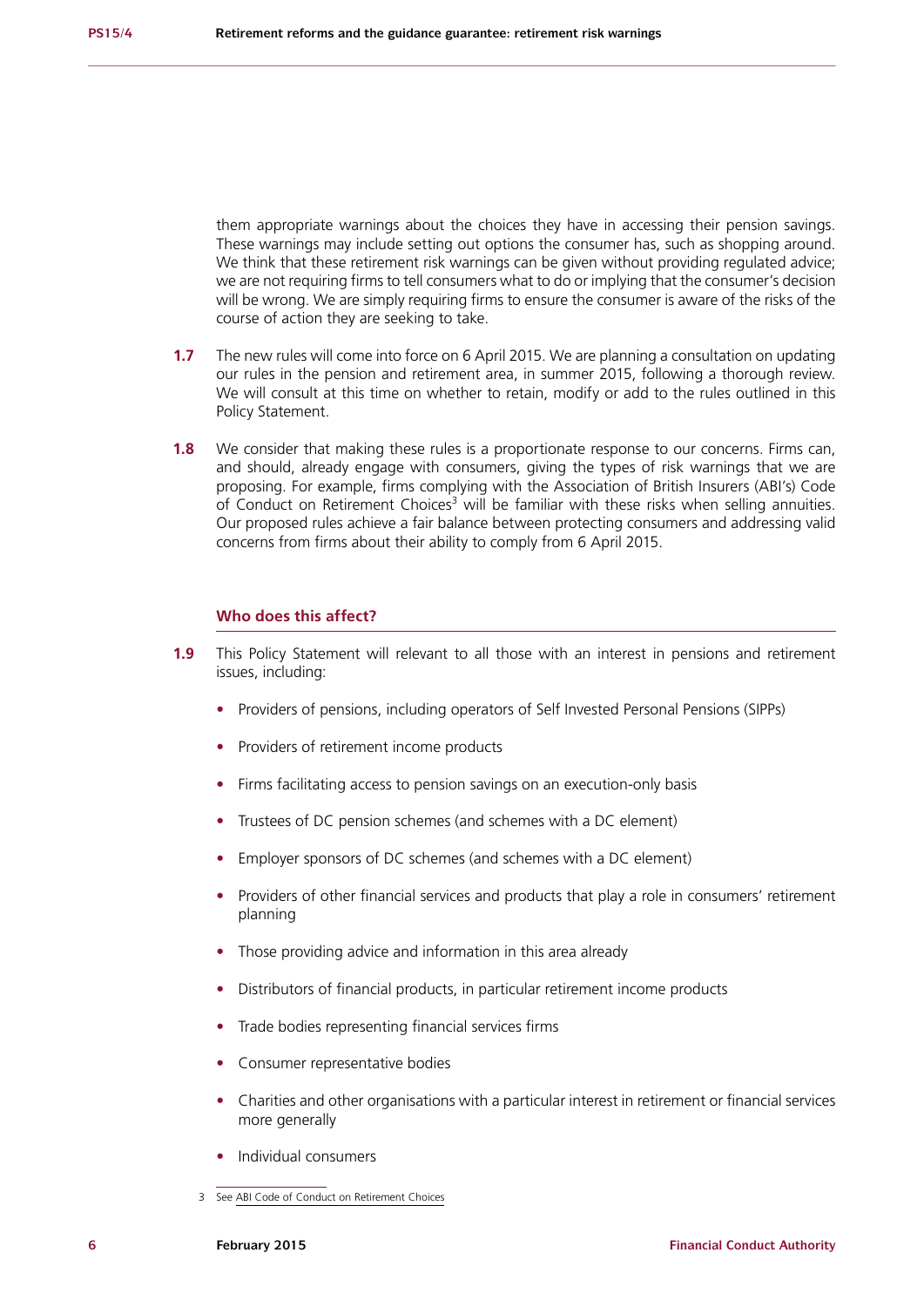#### **Is this of interest to consumers?**

**1.10** The rules will affect all consumers who have contract-based or occupational trust-based DC pension funds, and those who will have these pensions in the future. The rules will play a key role in providing protection for consumers when they access their pension savings, by helping them to understand the implications of the decision they have made.

#### **Next steps**

- **1.11** The new rules described in this Policy Statement will come into force on 6 April 2015. Firms operating personal pensions, stakeholder pensions, selling pension decumulation products or facilitating the access of pension savings on an execution-only basis must make any changes necessary to comply with the rules before they come into force.
- **1.12** We plan to consult in summer 2015 on whether to retain, modify or add to these rules, as part of a wider consultation on the rules around consumers' interaction with providers as they approach retirement.
- **1.13** The Pension Regulator will be publishing complementary guidance for trustees following the laying of amendments to the Disclosure regulations before Parliament. The guidance will provide clarity for trustees on the new requirements to signpost pensions guidance. In addition, it will set out the Regulators expectations of trustees in relation to the provision of information to their members on the generic risks of the decumulation options.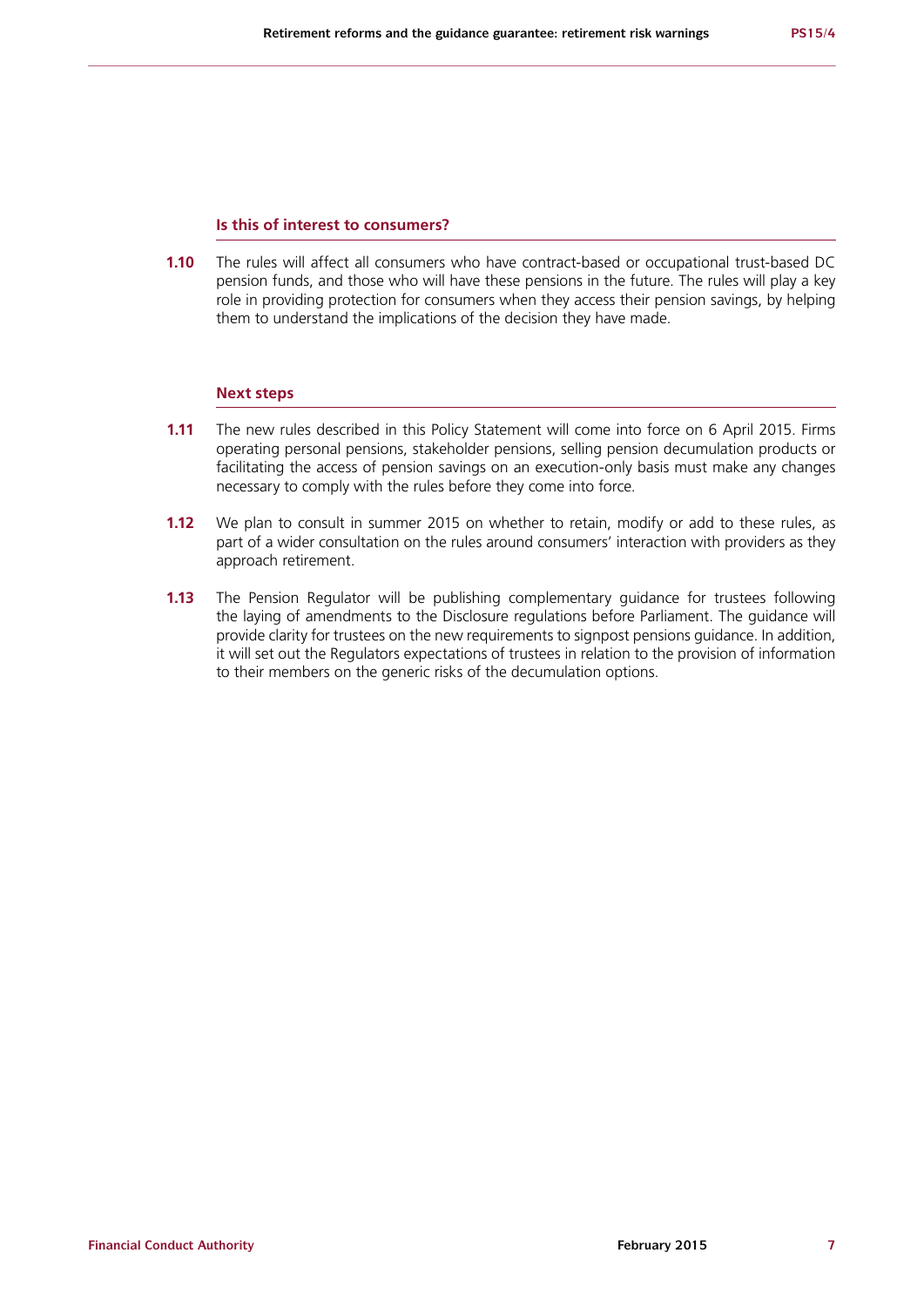# **2. The issues**

#### **Background**

- **2.1** The 2014 Budget announced proposals for fundamental changes to the options consumers will have for accessing their DC pension savings at retirement. These have been referred to as the 'pension freedoms'. From April 2015, consumers aged 55 and over will be able to:
	- take their pension savings as cash (in one lump sum or in smaller amounts over time<sup>4</sup>)
	- **•** buy an annuity (or other income-generating guaranteed products)
	- **•** use a drawdown pension without any limits applied
	- **•** use any combination of these
- **2.2** To support this increased flexibility, the Government is establishing Pension Wise to give consumers with a DC pension fund access to free (at the point of delivery) impartial guidance.
- **2.3** The Financial Conduct Authority (FCA) is responsible for setting and monitoring the standards for the organisations delivering guidance for Pension Wise. We also regulate the firms that hold and invest stakeholder and personal pension scheme savings, as well as the firms that sell pension decumulation products, provide regulated advice on them and facilitate their sale on an execution-only basis.
- **2.4** In November 2014 we published Policy Statement 14/17<sup>5</sup> (PS 14/17), which set out the near final standards for the designated guidance providers, and a package of near final rules for firms affected by the pension reforms. Coupled with our existing rules and Principles, these new rules will set out the framework for how we expect firms to engage with customers to:
	- **•** support the implementation of Pension Wise
	- **•** provide consumer protection in the new landscape
- **2.5** However, we realise how important the decisions people must take about their DC pension pots are. In some instances these choices will be irreversible. People who do not take guidance from Pension Wise or regulated advice may not be well equipped to make these decisions.
- **2.6** Firms have told us that they do not know how far they can or should go to help people understand the implications of their decisions when they choose not to use Pension Wise,

<sup>4</sup> This is termed 'uncrystallised fund pension lump sum' or 'UFPLS' in paragraph 4A of Schedule 29 of the Finance Act 2004, as amended by the Taxation of Pensions Act 2014.

<sup>5</sup> See [Policy Statement 14/17](http://www.fca.org.uk/static/documents/policy-statements/ps14-17.pdf). These rules and standards are due to be made final following Royal Assent of the Pension Schemes Bill 2014-2015.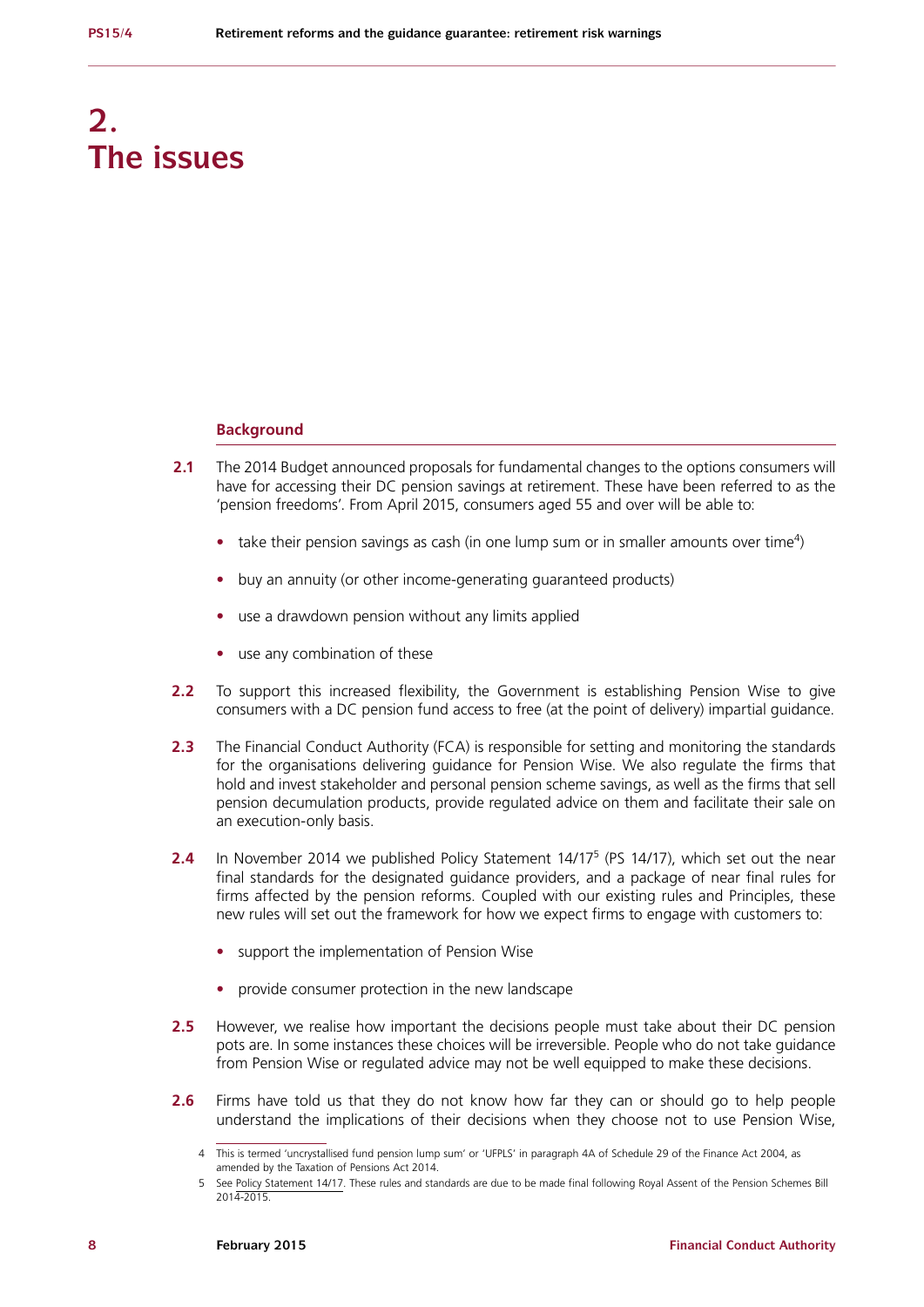or seem to be making poor decisions. Similar concerns about the need for further consumer protections were raised by the Work and Pensions Select Committee<sup>6</sup> and during the House of Lords debate of the Pension Schemes Bill 2014-2015.<sup>7</sup>

#### **What are we doing?**

- **2.7** We stated in PS 14/17 that we will undertake a thorough review of our rules in the pension and retirement area this year. We plan to consult on changes to our rules in summer 2015.
- **2.8** Before the pension freedoms come into effect we have decided that new rules, requiring firms to give additional and specific retirement risk warnings, are needed immediately to protect consumers and provide clarity for firms. Firms can, and should, already be engaging with consumers in a similar way to what we are proposing; the new rules will help firms understand our expectations.

#### **Our powers**

- **2.9** Section 137A of FSMA enables the FCA to make rules where it appears to the FCA to be necessary or expedient for the purpose of advancing the consumer protection objective, or our other operational objectives.
- **2.10** We normally do this following consultation on draft rules, and certain associated procedural steps, in accordance with section 138I of FSMA. However, section 138L allows us to make rules without prior consultation or other steps if we consider that the delay involved would be prejudicial to consumer's interests.
- **2.11** We are satisfied that this test is met in this case, as the pension freedoms come into effect from 6 April 2015, and put consumers at much greater risk of poor financial outcomes from one-off decisions through not fully understanding the consequences of accessing their pension savings.<sup>8</sup> Therefore we are making the rules set out in Appendix 1 in reliance on section 138L.
- **2.12** The rules will give consumers significant additional protections against the risk of poor outcomes in the new pension landscape. This will be particularly important for consumers in the first few months after the new pension freedoms are introduced as they will be less familiar to consumers. We have sought to ensure that the new rules are a proportionate response, given the significant risks we have identified. We have, as required, consulted with the Prudential Regulation Authority (PRA).
- **2.13** We will consult publicly in summer 2015 about whether to retain, modify or add to these rules.

<sup>6</sup> See: [http://www.parliament.uk/business/committees/committees-a-z/commons-select/work-and-pensions-committee/news/pensions-3/](A.IS)

<sup>7</sup> See: <http://www.publications.parliament.uk/pa/ld201415/ldhansrd/text/150107-0001.htm#15010764000442> and <http://www.publications.parliament.uk/pa/ld201415/ldhansrd/text/150112-0001.htm#15011223000409>

<sup>8</sup> Indeed, in *[Freedom and choice](https://www.gov.uk/government/uploads/system/uploads/attachment_data/file/294795/freedom_and_choice_in_pensions_web_210314.pdf) in pensions* (March 2014) the government recognised that, in expanding the range of choices available to people accessing their pension savings, there is a corresponding need to help consumers navigate those choices. This is why Pension Wise has been established.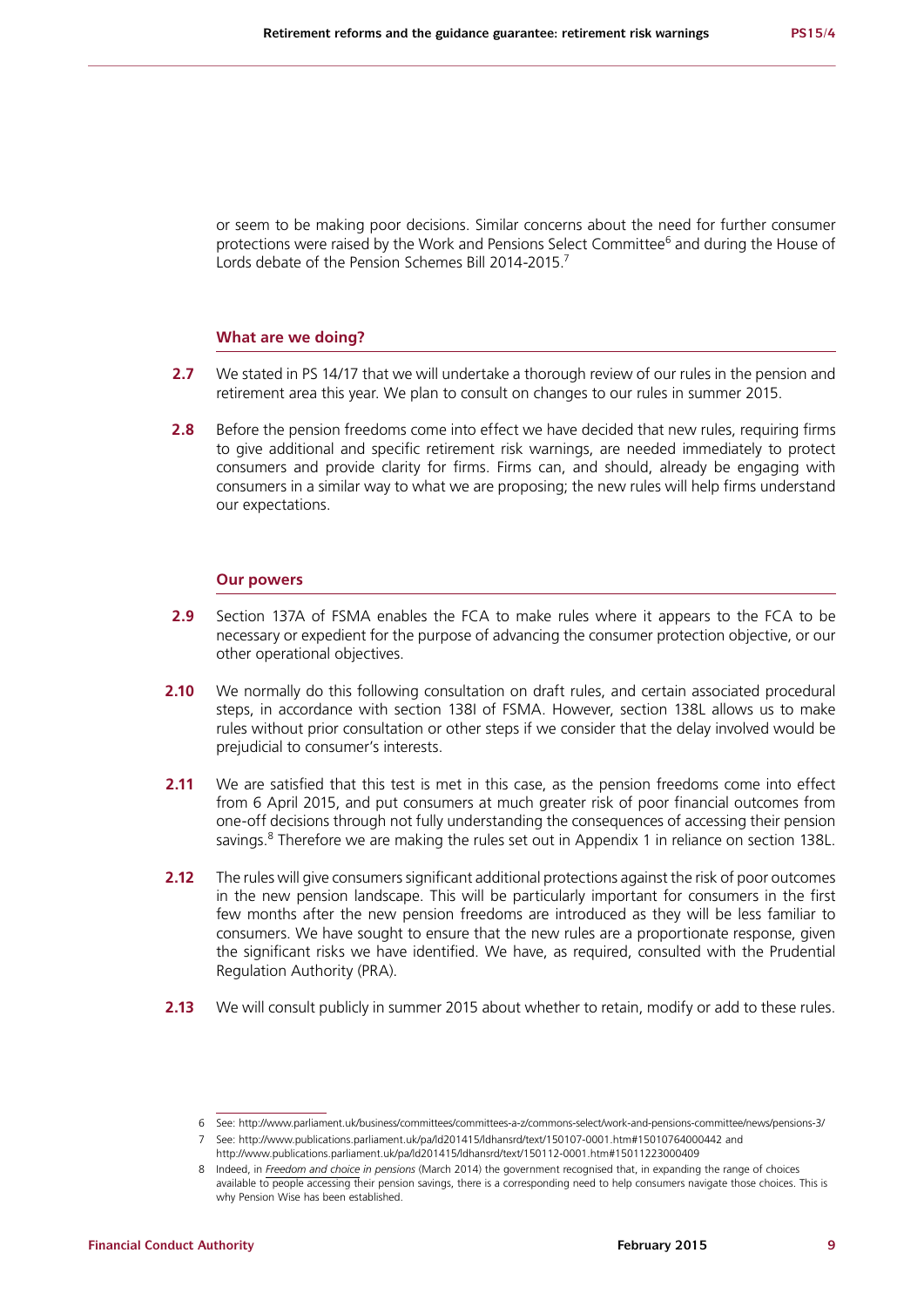# **3. The new rules**

#### **Summary**

- **3.1** The rules we have made sit in our Conduct of Business Sourcebook (COBS) 19.
- **3.2** The rules come into force on **6 April 2015**.
- **3.3** The new rules will require firms to give appropriate retirement risk warnings to consumers who have decided to access their pension savings. The warnings relate to how the consumer wants to access their pension savings.
- **3.4** The retirement risk warnings must be given to the consumer regardless of whether they have already received guidance from Pension Wise or taken regulated advice, unless:
	- **1.** an adviser is conducting a transaction on behalf of a consumer they have given financial advice to, or
	- **2.** the firm has already provided retirement risk warnings under these rules in a previous communication, and believes that those warnings are still appropriate.

#### **Purpose**

- **3.5** The purpose of the rules is ensure that firms give consumers appropriate retirement risk warnings at the point they decided to take a specific action to access their pension savings. This is intended to help them understand the implications of the decision they are making – for example, at the point the consumer tells the firm that they have decided to purchase an annuity.
- **3.6** The rules deliver three outcomes:
	- **•** Consumers understand the importance and implications of the decision they are making about accessing their pension savings.
	- **•** Consumers are further prompted to seek regulated advice or guidance from Pension Wise to help them understand the risks they face.
	- **•** Firms understand our expectations about the minimum they should do to warn consumers about the relevant risks when choosing what to do with their pension savings.
- **3.7** The retirement risk warnings required by the rules do not replace guidance given by Pension Wise and they can be given without providing regulated advice – both of which can help the consumer understand the full options they have when accessing their pension savings.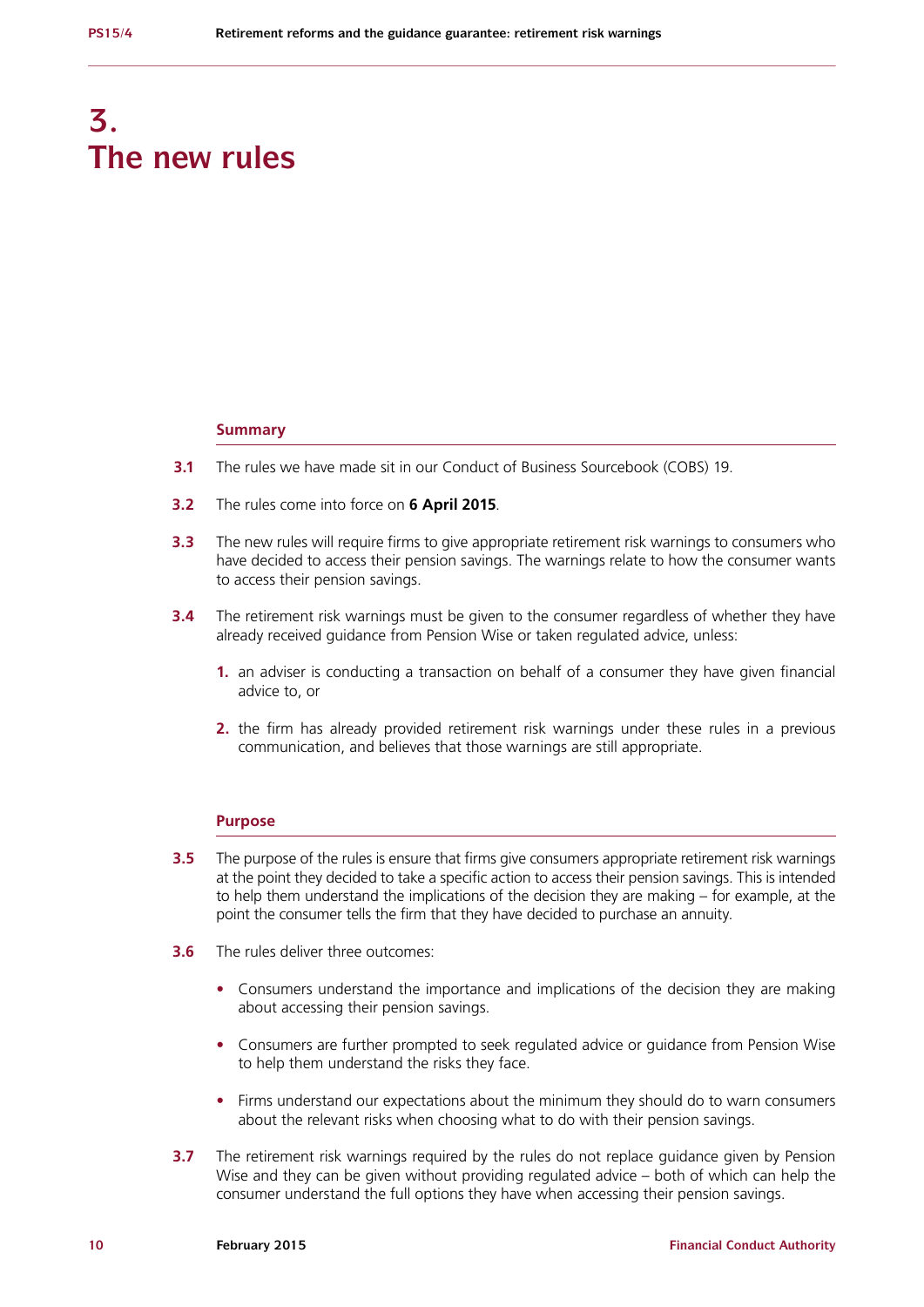**3.8** These rules should not prevent firms from having more detailed conversations or contacts with consumers, or providing them with information or guidance where appropriate. However, these wider conversations or contacts, particularly when linked to the giving of retirement risk warnings under these rules, should not undermine the intention of the rules.

#### **Application**

- **3.9** The new rules require firms to give appropriate retirement risk warnings to consumers who have decided to access their pension savings on an execution-only basis. The risk warnings will relate to how the consumer wants to access their pension savings – for example, through a pension annuity, taking savings in cash through an uncrystallised fund pension lump sum (UFPLS), pension drawdown or some other combination.
- **3.10** The trigger for firms to follow the steps in the retirement risk warning rules is the consumer saying (verbally or in writing) that they want to access their savings, regardless of whether the consumer makes contact with the firm or the firm contacts the consumer (even if the purpose of the contact was initially for some other purpose, such as a promotion).
- **3.11** The retirement risk warnings must be given to the consumer regardless of whether they have already received guidance from Pension Wise or taken regulated advice. The exceptions are where:
	- **•** an adviser contacts a firm to transact on behalf of a consumer they have given regulated advice to, or
	- the firm believes that retirement risk warnings already given under these rules are still appropriate.

For those consumers who have received regulated advice but who are contacting a firm directly to access their pension savings, the risk warnings will still be important. The consumer may be choosing a different course of action from what was advised, and the firm required to provide the risk warning may not know the content of the advice.

- **3.12** The rules will therefore apply to firms:
	- **•** holding the consumer's pension savings, including SIPP operators
	- selling pension decumulation products, and who are contacted by a consumer wanting to buy a decumulation product with their pension savings before contacting their holding provider
	- **•** providing services that facilitate execution-only transactions.
- **3.13** Firms must give the retirement risk warnings to the consumer during the course of the contact after the consumer has decided that they would like to take a specific action to access their pension savings. 'Contact' includes telephone, in person, in writing and on the internet. Firms may choose to move consumers between channels during the process. For example where a consumer starts the process of accessing their pension savings in writing firms could direct the consumer to a telephone number to continue the process.
- **3.14** In order to determine whether a previous retirement risk warning is still appropriate, a firm might want to consider the effect of:
	- **•** the passage of time since the previous retirement risk warning was given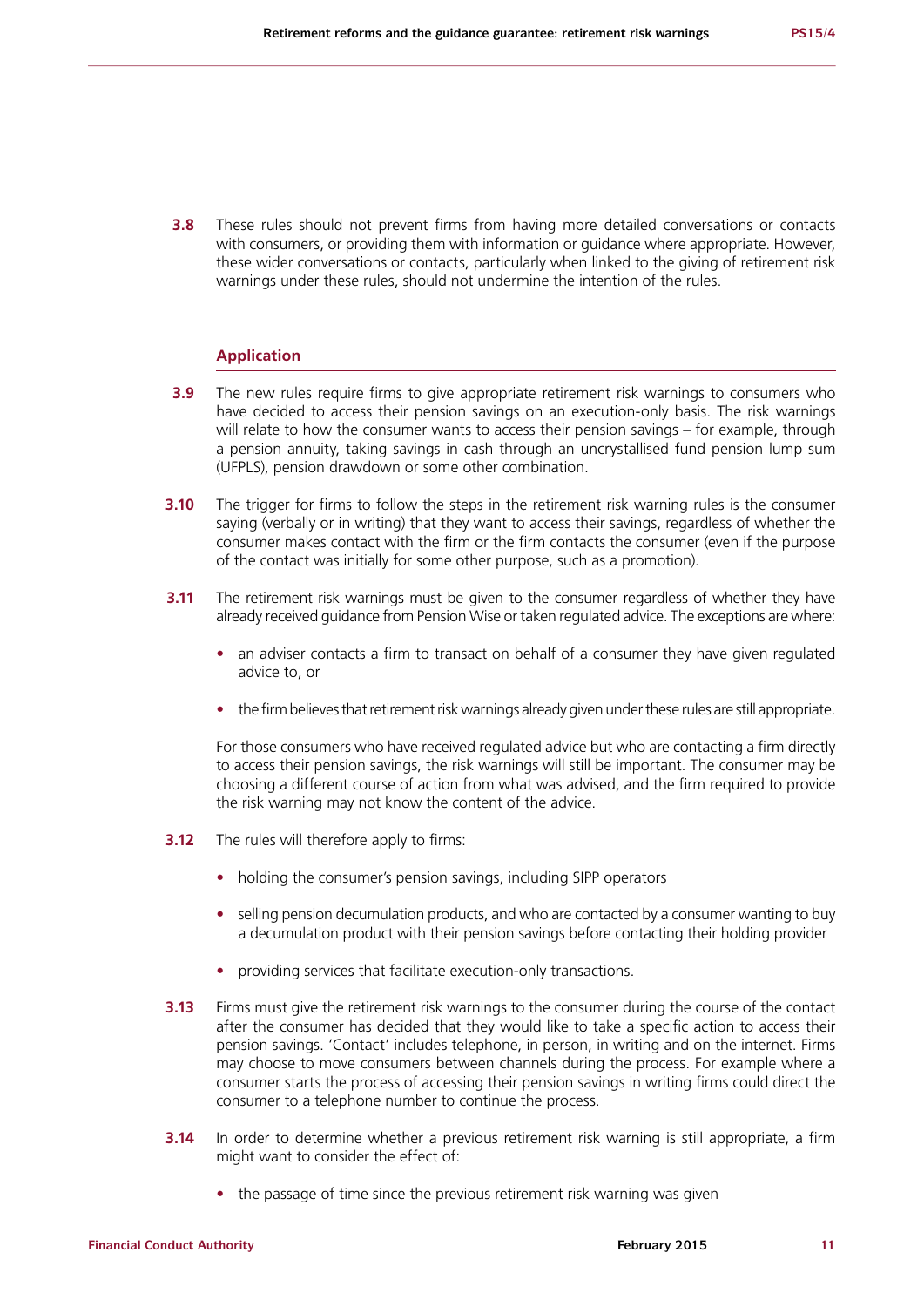- **•** a change in client's circumstances
- **•** a change in product features
- **•** changes in the market (for example, availability of products in the market)
- **3.15** Firms should note that they will still need to ensure that their sales practices are consistent with our Principles and other rules.
- **3.16** As firms will be aware, in PS 14/17 we set out a package of rules to take account of the pension changes announced in the Budget 2014. The rules set out in this Policy Statement build on those rule changes and our wider rules on the Open Market Option contained in COBS 19.4, giving additional protections for consumers accessing their pension savings.
- **3.17** The FCA regulates firms that establish, operate or wind up personal and stakeholder pension schemes. In the spirit of treating customers fairly, we would encourage firms we regulate that run or administer occupational trust-based DC schemes to give members of those schemes the same risk warnings as the customers of the contract-based schemes they operate. In any event, members of occupational trust-based DC schemes will receive the retirement risk warnings when they access their pension savings using an FCA regulated decumulation product.

#### **The process**

The rules require firms to take the steps in the flowchart below, which is set out in COBS 19 Annex 1G. Firms should read the rules and guidance contained in COBS 19.7 alongside the flowchart.



**3.18** The process must be followed regardless of channel used (for example, communications by telephone, in person, in writing and on the internet).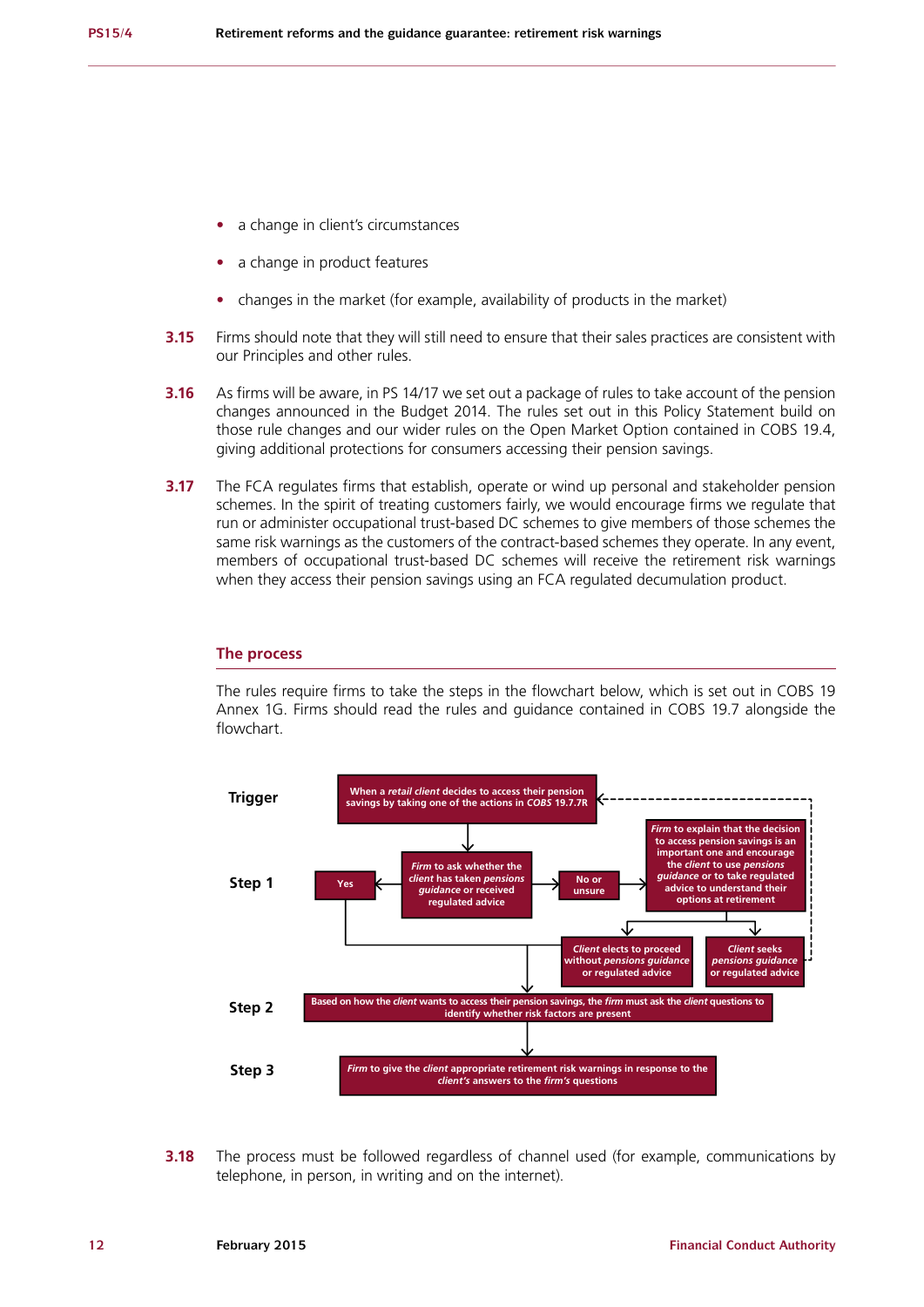**3.19** Below we set out more detail about the process outlined in the flowchart and contained in COBS 19 Annex 1G.

#### **Trigger: When does a firm have to follow the steps?**

**3.20** The retirement risk warnings process is triggered when a consumer indicates to a firm (verbally or in writing) that they have decided to take a specific action to access their pension savings. For example, the consumer could contact a firm specifically to indicate that they want to access their pension savings, or they may indicate this during a more general contact with the firm. The process is triggered in both cases. We would expect firms to complete the following steps before acting on the consumer's instruction.

#### **Step 1: Determine whether the client has received guidance or regulated advice**

- **3.21** At step 1 firms should ask consumers whether they have received regulated advice or guidance from Pension Wise and, if not, encourage consumers to do so. We require firms to ask the consumer if they have received regulated advice (for example, from a financial adviser) or guidance from Pension Wise.
- **3.22** If the consumer confirms they have already received regulated advice or guidance from Pension Wise, the firm moves straight to step 2.
- **3.23** If consumers have not received guidance or regulated advice, firms should help them to understand that accessing their pension saving is an important, sometimes irreversible decision, and that Pension Wise and regulated advice can help them understand the options they have. Firms should encourage consumers to seek guidance from Pension Wise or take regulated advice, and should not do or say anything that might discourage them from doing so. If the consumer does not want to seek guidance or regulated advice the firm moves on to step 2.
- **3.24** We acknowledge that in the overall journey of deciding what to do with their pension savings and accessing their money, consumers may be encouraged to access Pension Wise or seek regulated advice on a number of occasions. However, we think this is an important message to reinforce. Ultimately a firm should ensure that a consumer has received this recommendation prior to proceeding to step 2.

#### **Step 2: Identify risk factors**

- **3.25** In step 2 we require firms to ask the consumer relevant questions, based on how the consumer wants to access their pension savings. The purpose of this is to determine whether risk factors are present. If they are, risk warnings must be given.
- **3.26** To do this firms will need to identify the main risk factors relevant to the pension decumulation products they offer to consumers. They must also prepare questions that will help them identify the presence of those risk factors in relation to each of the pension decumulation products offered.
- **3.27** The rules in this step require firms to prepare questions before taking the steps in this process for the first time, and keep them up to date. This means that firms should have considered and established appropriate questions before the questions are used with consumers. Firms could consider using a scripted list of questions.

#### *Risk factors*

**3.28** For the purpose of these new rules, 'risk factors' are the attributes, characteristics, external factors or other variables that increase the risk associated with how the consumer has decided to access their pension savings.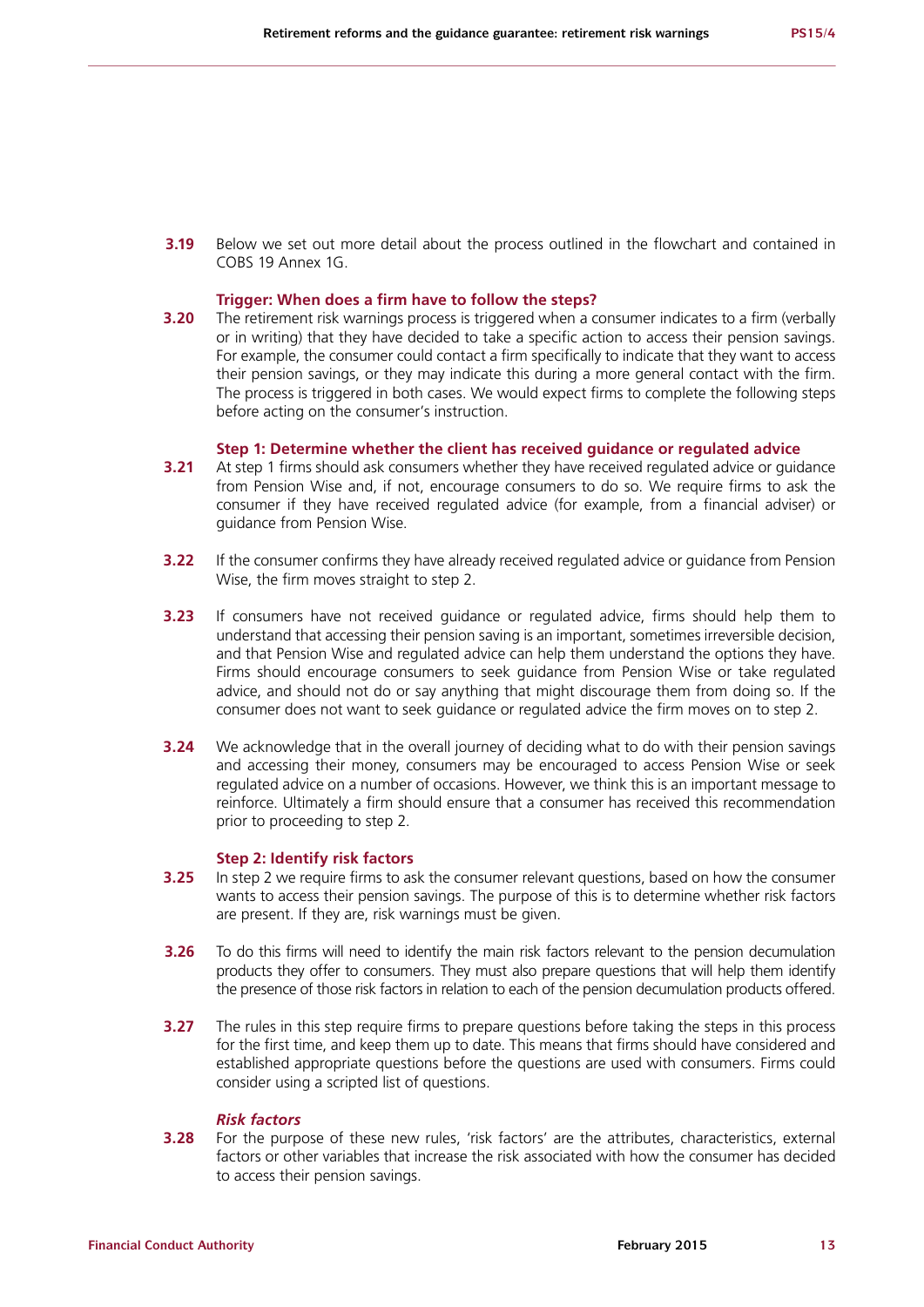- **3.29** Accessing pension savings in the new environment presents risks to consumers for example, an increased risk of being scammed. Therefore, when we talk about risk factors we mean the key areas that consumers should consider in relation to the way they are choosing to access their pension savings.
- **3.30** For example, when accessing pension savings by purchasing a single life annuity, one 'risk factor' is whether the consumer has a partner or dependants. If they do, the risk the consumer should be made aware of is that a single life annuity will not provide for a partner or dependants when they die.
- **3.31** For the purchase of an annuity in particular, firms complying with the ABI's Code of Conduct on Retirement Choices<sup>9</sup> will be familiar with the risks and the need to communicate clearly to consumers about them.
- **3.32** COBS 19.7.12G sets out a list of risk factors that firms should look for. This list is not exhaustive and we do not expect firms to go through all the factors listed.
- **3.33** The following list sets out our core expectations based on how consumers access their pension savings, although firms should consider if there are specific risk factors they should add based on their specific pension decumulation products.

 $\overline{1}$ 

| How a consumer may access their<br>pension savings | <b>Risk factor</b>                                                                                                                                                                                                                                |  |
|----------------------------------------------------|---------------------------------------------------------------------------------------------------------------------------------------------------------------------------------------------------------------------------------------------------|--|
| <b>Pension annuity</b>                             | Consumer's state of health<br>Whether the consumer has a partner or<br>dependants<br>The effect of inflation<br>• Whether the consumer has shopped around<br>Loss of any guarantees                                                               |  |
| Uncrystallised fund pension lump<br>sum            | Tax implications<br>$\bullet$<br>Sustainability of income in retirement<br>٠<br>Charges (if the consumer intends to invest their<br>pension savings)<br>Debt<br>Impact on means-tested benefits<br>Investment scams                               |  |
| <b>Drawdown pension</b>                            | Tax implications<br>٠<br>Sustainability of income in retirement<br>Charges (if the consumer intends to invest their<br>pension savings)<br>Debt<br>Impact on means-tested benefits<br>Investment scams<br>Whether the consumer has shopped around |  |
| Other <sup>10</sup>                                | Risk factors relevant to how the consumer has<br>decided to access their pension savings.                                                                                                                                                         |  |

<sup>9</sup> See ABI Code of Conduct on Retirement Choices.

<sup>10</sup> We have included this category to cover other products that may develop or could be used by consumers to access their pension savings.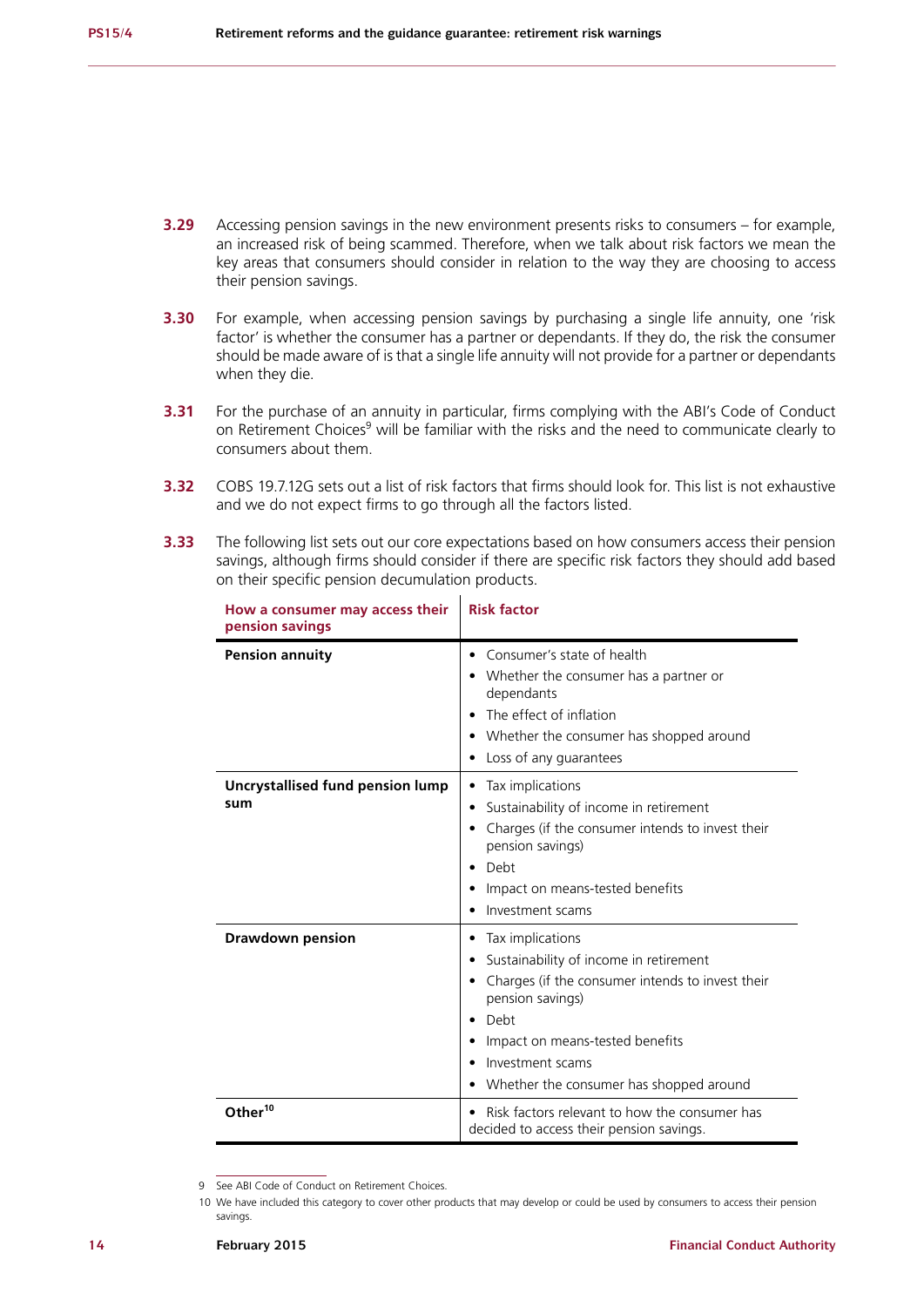### *Questions*

**3.34** The questions are core to helping the firm identify if a risk factor is present, and therefore if a risk warning must be given. To help firms identify the kind of questions they could ask consumers, we set out in the table below the type of questions that firms should ask themselves in judging whether risk warnings are required. This is not an exhaustive or prescriptive list; we expect firms to consider what they think is appropriate.

| <b>Risk factor</b>                                                           | Examples of what the firm is trying to<br>find out                                                                                                                           | <b>Risk warning required?</b>           |
|------------------------------------------------------------------------------|------------------------------------------------------------------------------------------------------------------------------------------------------------------------------|-----------------------------------------|
| Consumer's state of health                                                   | Are there aspects of the consumer's<br>health or lifestyle that would make them<br>potentially eligible for a better value<br>annuity - for example, an enhanced<br>annuity? | If yes or unclear, give risk<br>warning |
| Loss of guarantees                                                           | Will the consumer lose any guarantees<br>attached to the pension?                                                                                                            | If yes or unclear, give risk<br>warning |
| Whether the consumer has a<br>partner or dependants                          | Does the consumer have a partner or<br>dependents who might benefit from<br>a joint life annuity (where they are not<br>already purchasing one)?                             | If yes, give risk warning               |
| <b>Inflation</b>                                                             | If the consumer is seeking to buy a level<br>annuity, do they understand that inflation<br>will erode the real value of the income<br>they receive from their annuity?       | If no or unclear, give risk<br>warning  |
| Whether the consumer has<br>shopped around                                   | Has the consumer shopped around<br>different providers before choosing to buy<br>the product?                                                                                | If no or unclear, give risk<br>warning  |
| Sustainability of income in<br>retirement                                    | Is the consumer expecting the money they<br>take from the pension to help provide an<br>income in retirement?                                                                | If yes or unclear, give risk<br>warning |
| <b>Tax implications</b>                                                      | Does the consumer understand the tax<br>implications of taking money from their<br>pension savings?                                                                          | If no or unclear, give risk<br>warning  |
| <b>Charges (if a consumer</b><br>intends to invest their<br>pension savings) | Has the consumer considered how the<br>charges they may face when investing<br>their pension savings elsewhere compare<br>with those on their pension savings?               | If no or unclear, give risk<br>warning  |
| Impact on means-tested<br><b>benefits</b>                                    | Is the consumer aware that taking money<br>from their pension may impact on any<br>means-tested benefits they receive?                                                       | If no or unclear, give risk<br>warning  |
| <b>Debt</b>                                                                  | Is the consumer aware that creditors may<br>have a call on any money taken from<br>pension savings?                                                                          | If no or unclear, give risk<br>warning  |
| <b>Investment scams</b>                                                      | Is the consumer aware that investment<br>scams exist, and that they should be<br>careful where they invest money taken<br>from their pension savings?                        | If no or unclear, give risk<br>warning  |

#### **Step 3: Provide appropriate retirement risk warnings**

**3.35** Step 3 requires firms to prepare retirement risk warnings in good time before the information has to be provided, and to give the appropriate risk warnings in response to the consumer's answers to the firm's questions at step 2.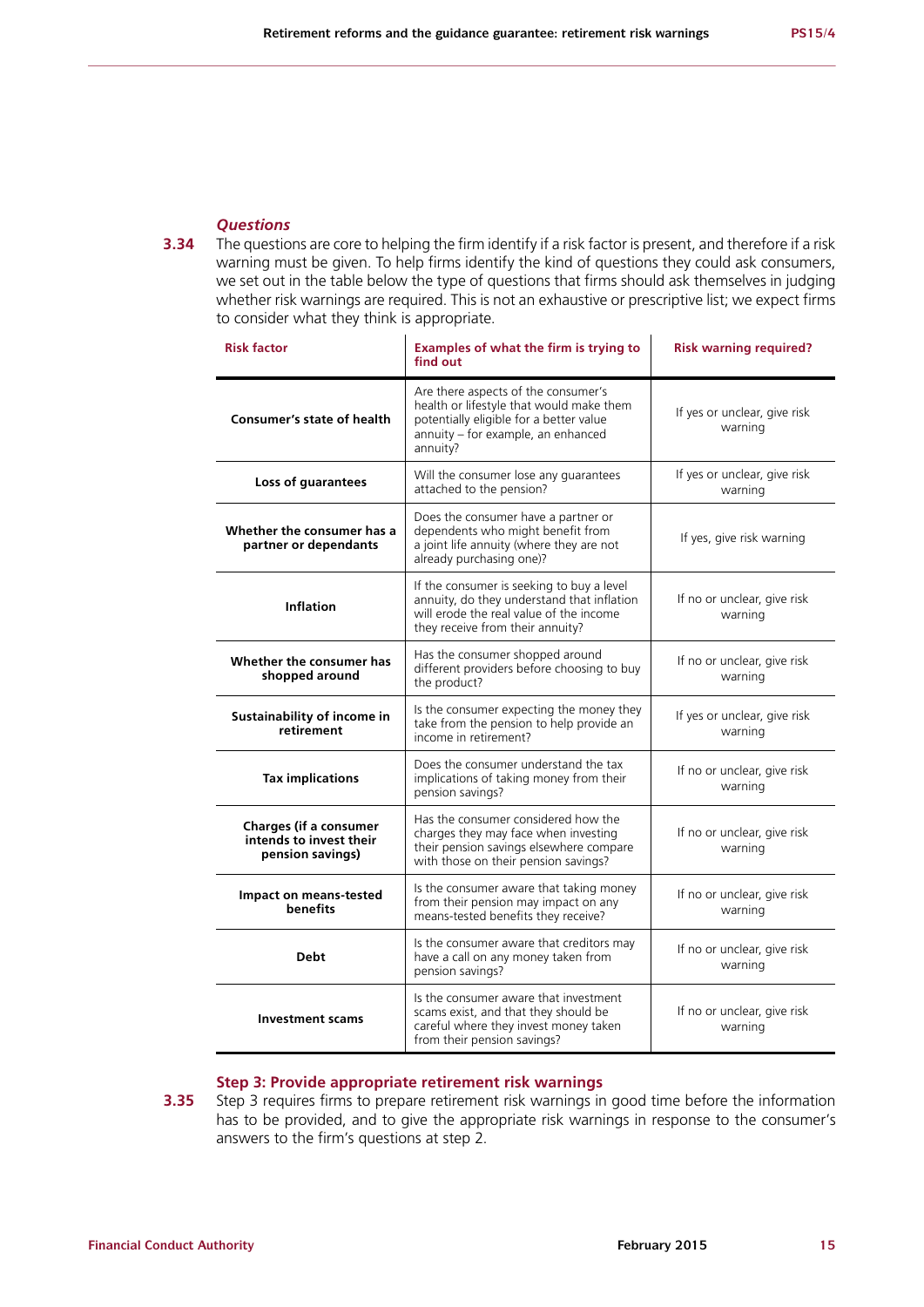- **3.36** We expect firms to give risk warnings unless the responses to the questions at step 2 establish that a risk factor is not present. If it is unclear whether a risk factor is present, a firm should give the consumer the appropriate retirement risk warning.
- **3.37** This means that if, after asking one question, a firm is unsure whether the risk factor is present or not, they could ask further questions or give the risk warning. We would expect the risk warning to be prepared in advance, but tailored where necessary to the consumer's responses. For example, risk warnings about annuities should be tailored to the specific options available to the consumer. We do not believe that the provision of a simple pre-prepared fact sheet would be sufficient but the risk warnings could follow a pre-prepared format. Furthermore, the risk warnings could be delivered online if suitable filtering has occurred.
- **3.38** We are not prescribing the content or format of the risk warnings in the rules. We expect firms to develop appropriate risk warnings. These will be specific to the way the consumer has decided to access their pension savings, and specific to the personal circumstances outlined by the consumer in response to the firm's questions at step 2.
- **3.39** Risk warnings are to be communicated clearly and prominently. Firms must follow the steps in the process and are required to ensure that consumers cannot progress to the next stage of a sale until the relevant signpost or retirement risk warning has been given. If, after receiving appropriate risk warnings, the consumer wants to continue to access their pension savings, the firm can continue with the transaction.
- **3.40** The rules require firms to keep a record of whether a consumer has received a retirement risk warning in accordance with the process, regulated advice, or guidance from Pension Wise. Beyond this, in respect of record keeping, firms should have regard to SYSC 9.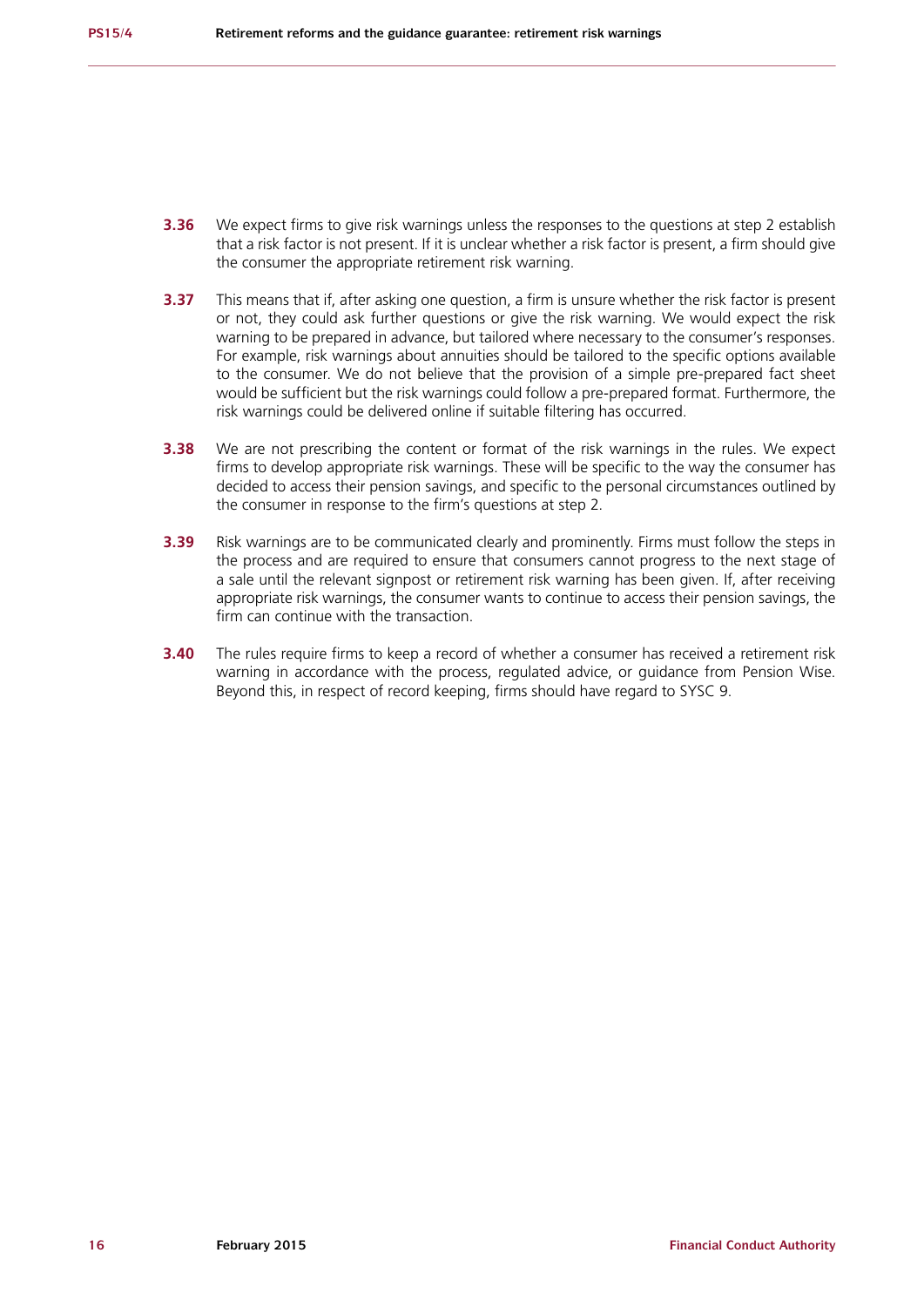# **4. Next steps**

#### **What happens next?**

- **4.1** The new rules described in this Policy Statement will come into force on 6 April 2015. Firms operating personal pensions, stakeholder pensions, selling pension decumulation products or facilitating the access of pension savings on an execution-only basis must act to make any changes necessary to comply with the rules once they come into force.
- **4.2** We are planning a consultation in summer 2015 following a thorough review of our rules in the pension and retirement area. We will consult at this time on whether to retain, modify or add to the rules outlined in this Policy Statement. To feed into that process we would welcome comments about the operation of these rules in practice.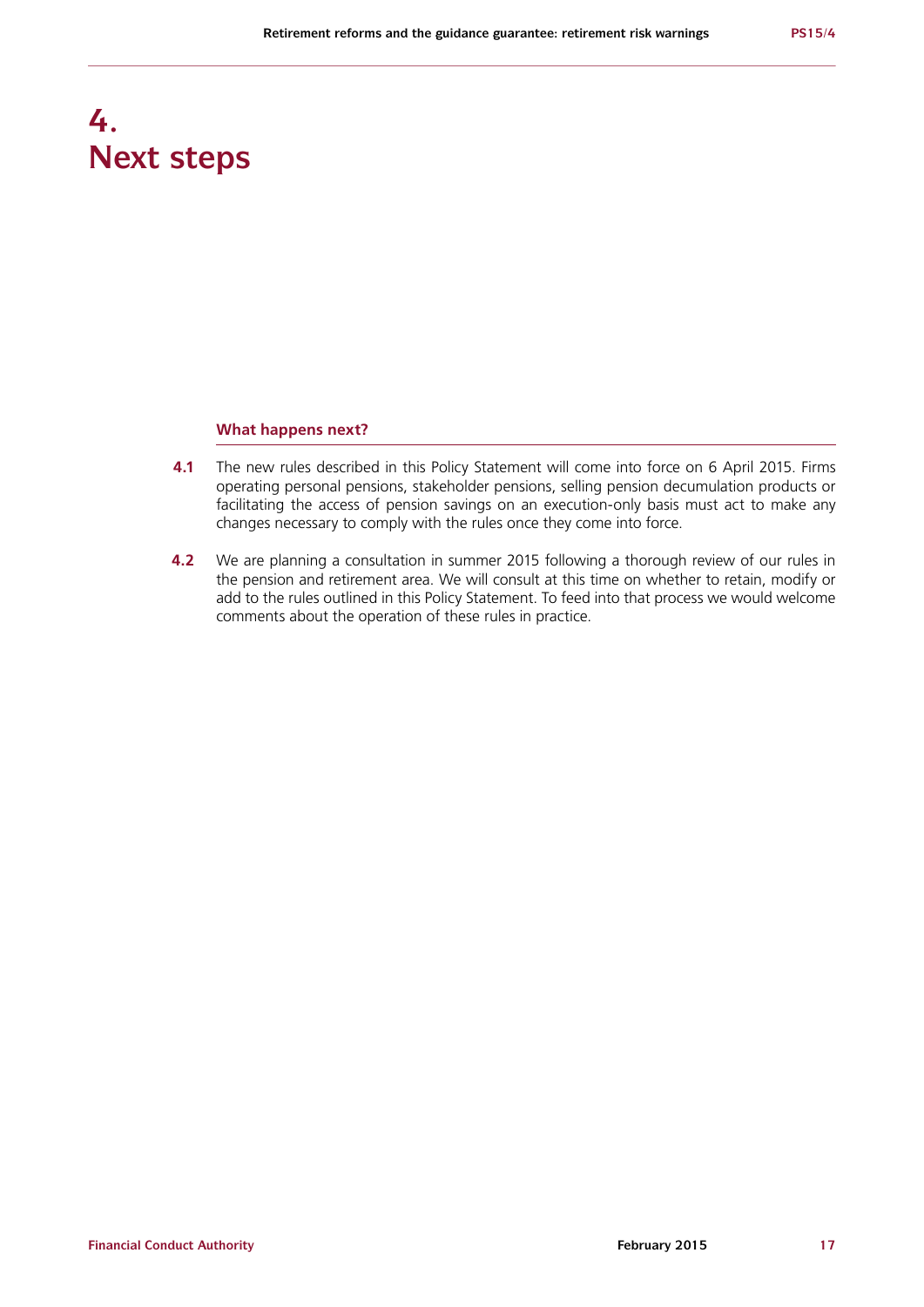# **Appendix 1 Made rules (legal instrument)**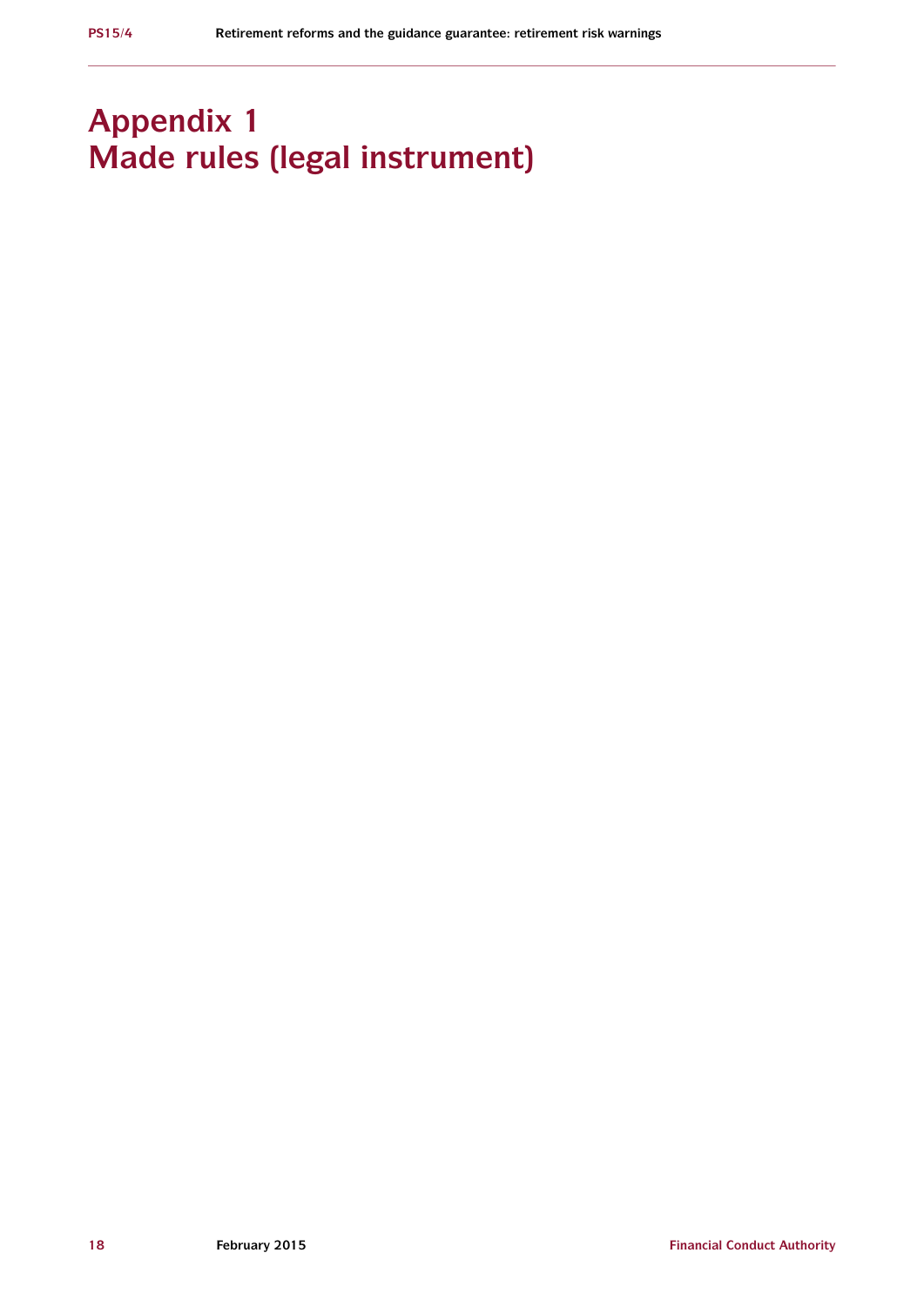# **CONDUCT OF BUSINESS SOURCEBOOK (RETIREMENT RISK WARNINGS) INSTRUMENT 2015**

# **Powers exercised**

- A. The Financial Conduct Authority makes this instrument in the exercise of the following powers and related provisions in the Financial Services and Markets Act 2000 ("the Act"):
	- (1) section 137A (The FCA's general rules);
	- (2) section 137T (General supplementary powers); and
	- (3) section 139A (Power of the FCA to give guidance).
- B. The rule-making powers referred to above are specified for the purpose of section 138G(2) (Rule-making instruments) of the Act.

# **Commencement**

C. This instrument comes into force on 6 April 2015.

# **Amendments to the FCA Handbook**

D. The Conduct of Business sourcebook (COBS) is amended in accordance with the Annex to this instrument.

# **Citation**

E. This instrument may be cited as the Conduct of Business Sourcebook (Retirement Risk Warnings) Instrument 2015.

By order of the Board of the Financial Conduct Authority 26 February 2015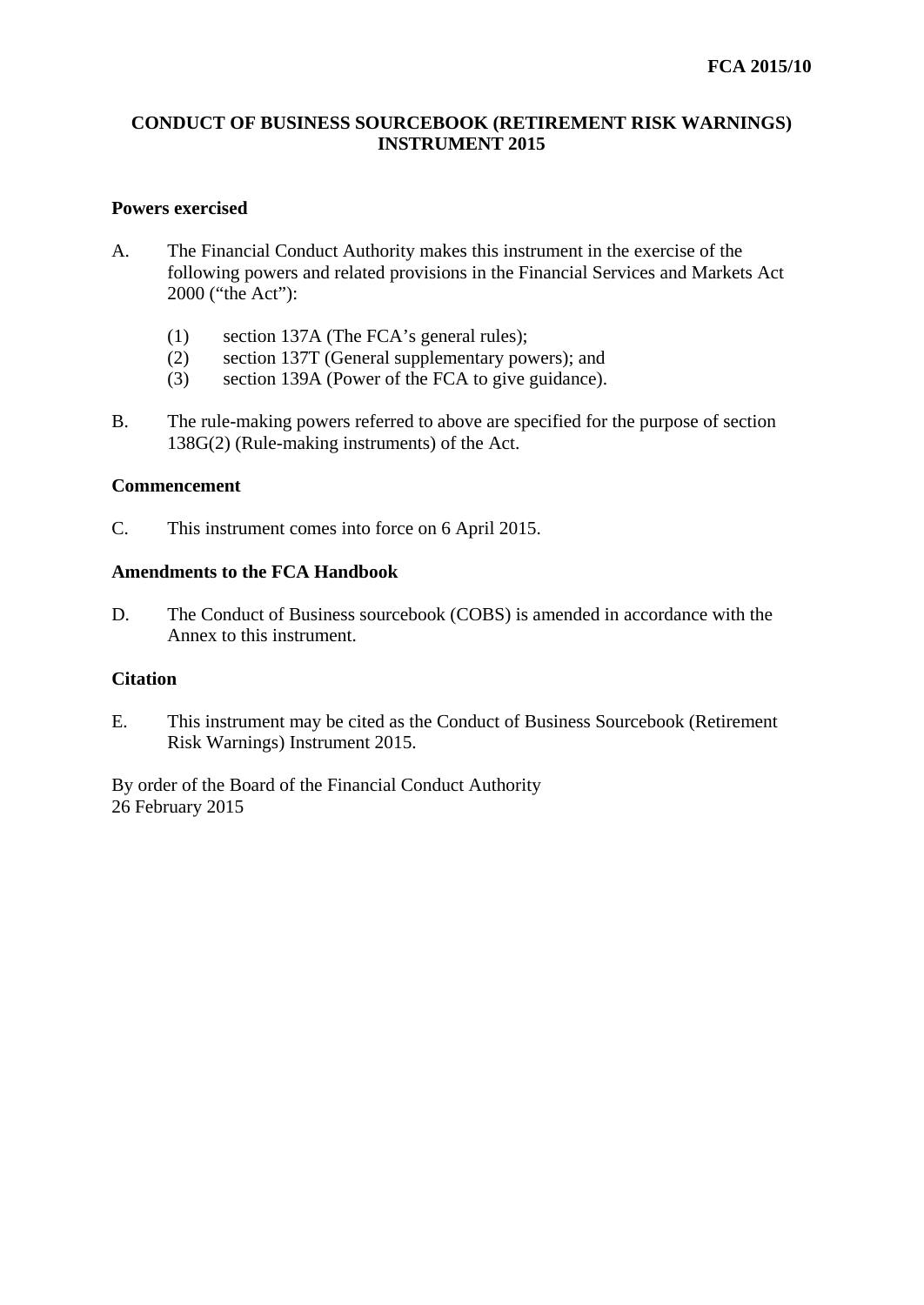### **Annex**

### **Amendments to the Conduct of Business sourcebook (COBS)**

In this Annex, the text is all new and is not underlined.

# **19.7 Retirement risk warnings**

### **Definitions**

- 19.7.1 R In this section:
	- (1) "payment out of uncrystallised funds" is an uncrystallised funds pension lump sum within the meaning of paragraph 4A of Schedule 29 of the Finance Act 2004;
	- (2) "pension decumulation product" is a product used to access pension savings and includes a facility to enable a *retail client* to make a payment out of uncrystallised funds, a *drawdown pension* or *pension annuity*;
	- (3) "pension savings" is the proceeds of the *client's personal pension scheme, stakeholder pension scheme*, or *occupational pension scheme*;
	- (4) "retirement risk warnings" are the warnings required to be given to a *retail client* at step 3 of the process specified in this section;
	- (5) "risk factors" are the attributes, characteristics, external factors or other variables that increase the risk associated with a *retail client's* decision to access their pension savings using a pension decumulation product;
	- (6) "signpost" is the written or oral statement encouraging a *retail client* to use *pensions guidance* or to take regulated advice to understand their options at retirement which is at step 1 of the process specified in this section.

### Application

- 19.7.2 R This section applies to a *firm* communicating with a *retail client* in relation to accessing their pension savings using a pension decumulation product.
- 19.7.3 R This section does not apply:
	- (1) to a *firm* giving regulated advice to a *retail client* on options to access their pension savings;
	- (2) if the *firm* has already provided the retirement risk warnings to the *retail client* in relation to their decision to access their pension savings and the *firm* has reasonable grounds to believe that the retirement risk warnings are still appropriate for the *client*.

### Purpose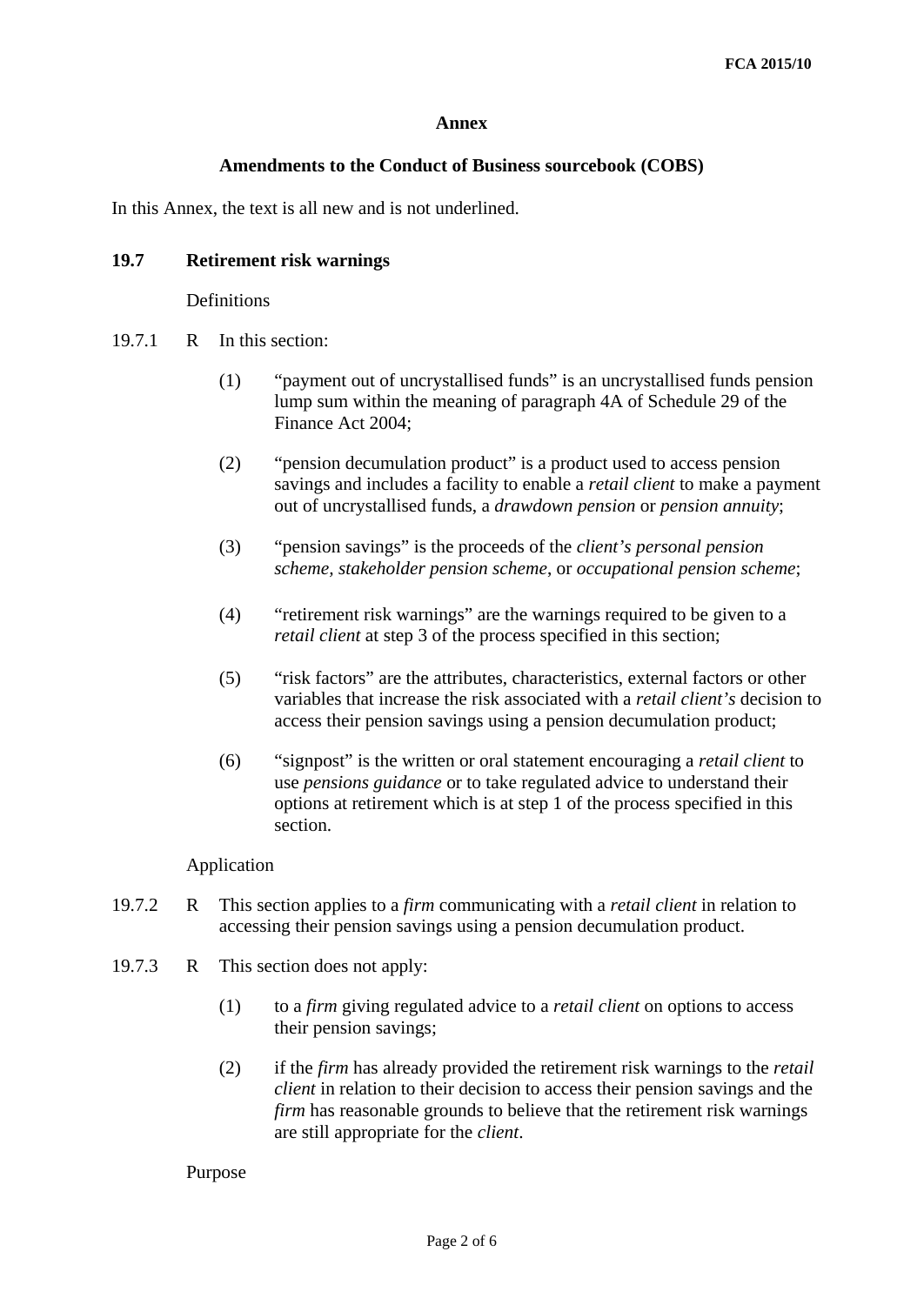- 19.7.4 G (1) The purpose of this section is to ensure that a *firm*, which is communicating with a *retail client* about a pension decumulation product, gives appropriate retirement risk warnings at the point when the *retail client* has decided how to access their pension savings.
	- (2) If the *retail client* has not yet decided what to do the *firm* should consider whether it is required to signpost the *pensions guidance* under *COBS* 19.4.5R (signposting pensions guidance).
- 19.7.5 G This section amplifies *Principles* 6 and 7, but does not exhaust or restrict what they require. A *firm* will, in any event, need to ensure that its sales processes are consistent with the *Principles* and other *rules*.
- 19.7.6 G An illustration of the steps a *firm* is required to take is set out in *COBS* 19 Annex 1G.

Trigger: when does a firm have to follow the steps?

- 19.7.7 R A *firm* must follow the steps specified in this section at the point when the *retail client* has decided (in principle) to take one of the following actions (and before the action is concluded):
	- (1) buy a pension decumulation product; or
	- (2) vary their *personal pension scheme*, *stakeholder pension scheme*, *FSAVC*, *retirement annuity* contract or *pension buy-out contract* to enable the *client* to:
		- (a) access pension savings using a *drawdown pension*; or
		- (b) elect to make one-off, regular or ad-hoc payments out of uncrystallised funds; or
	- (3) receive a one-off, regular or ad-hoc payment out of uncrystallised funds; or
	- (4) access their pension savings using a *drawdown pension*.

Step 1: determine whether the client has received guidance or regulated advice

- 19.7.8 R (1) The first step is to ask the *retail client* whether they have received *pensions guidance* or regulated advice:
	- (a) if the *client* says that they have, the *firm* must proceed to step 2; or
	- (b) if the *client* says that they have not or is unsure, the *firm* must explain that the decision to access pension savings is an important one and encourage the *retail client* to use *pensions guidance* or to take regulated advice to understand their options at retirement.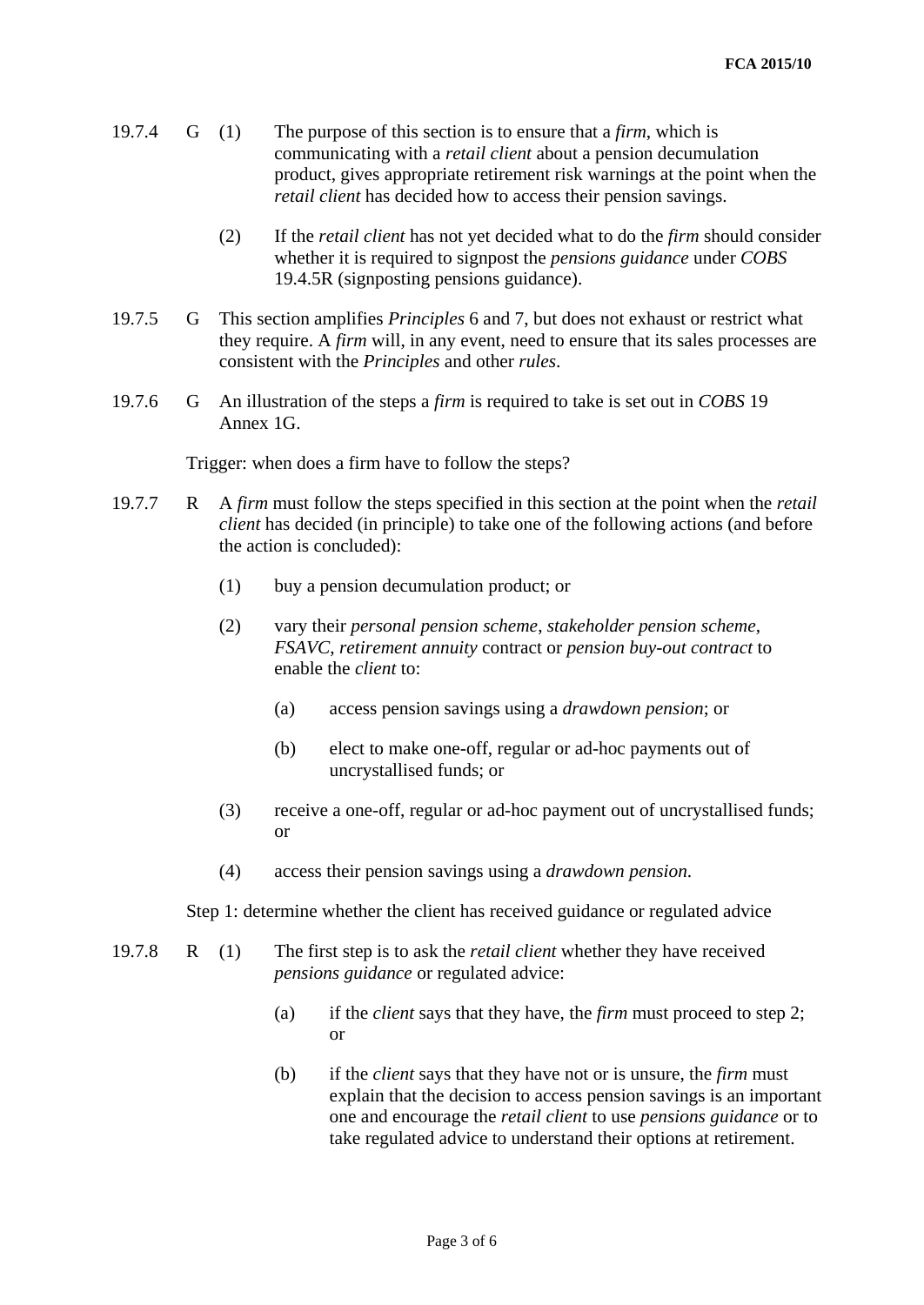(2) If, after giving the explanation in *COBS* 19.7.8R(1)(b), the *retail client* does not want to access *pensions guidance* or take regulated advice, the *firm* must proceed to step 2.

Step 2: identify risk factors

- 19.7.9 R Based on how the *retail client* wants to access their pension savings, at step 2 the *firm* must ask the *client* questions to identify whether any risk factors are present.
- 19.7.10 R A *firm* must prepare the questions required by *COBS* 19.7.9R before taking the steps for the first time, and must keep the questions up to date.
- 19.7.11 G To prepare for step 2, the *firm* should:
	- (1) identify the main risk factors relevant to each pension decumulation product it offers to enable *retail clients* to access their pension savings; and
	- (2) prepare questions to enable it to identify the presence of those risk factors for different *retail clients*.
- 19.7.12 G Examples of the sorts of risk factors which relate to pension decumulation products are:
	- (1) the *client's* state of health;
	- (2) loss of any guarantees;
	- (3) whether the *client* has a partner or dependants;
	- (4) inflation;
	- (5) whether the *client* has shopped around;
	- (6) sustainability of income in retirement;
	- (7) tax implications;
	- (8) charges (if a *client* intends to invest their pension savings);
	- (9) impact on means-tested benefits;
	- (10) debt; and
	- (11) investment scams.

Step 3: provide appropriate retirement risk warnings

19.7.13 R At step 3, a *firm* must give the *retail client* appropriate retirement risk warnings in response to the *client's* answers to the *firm's* questions.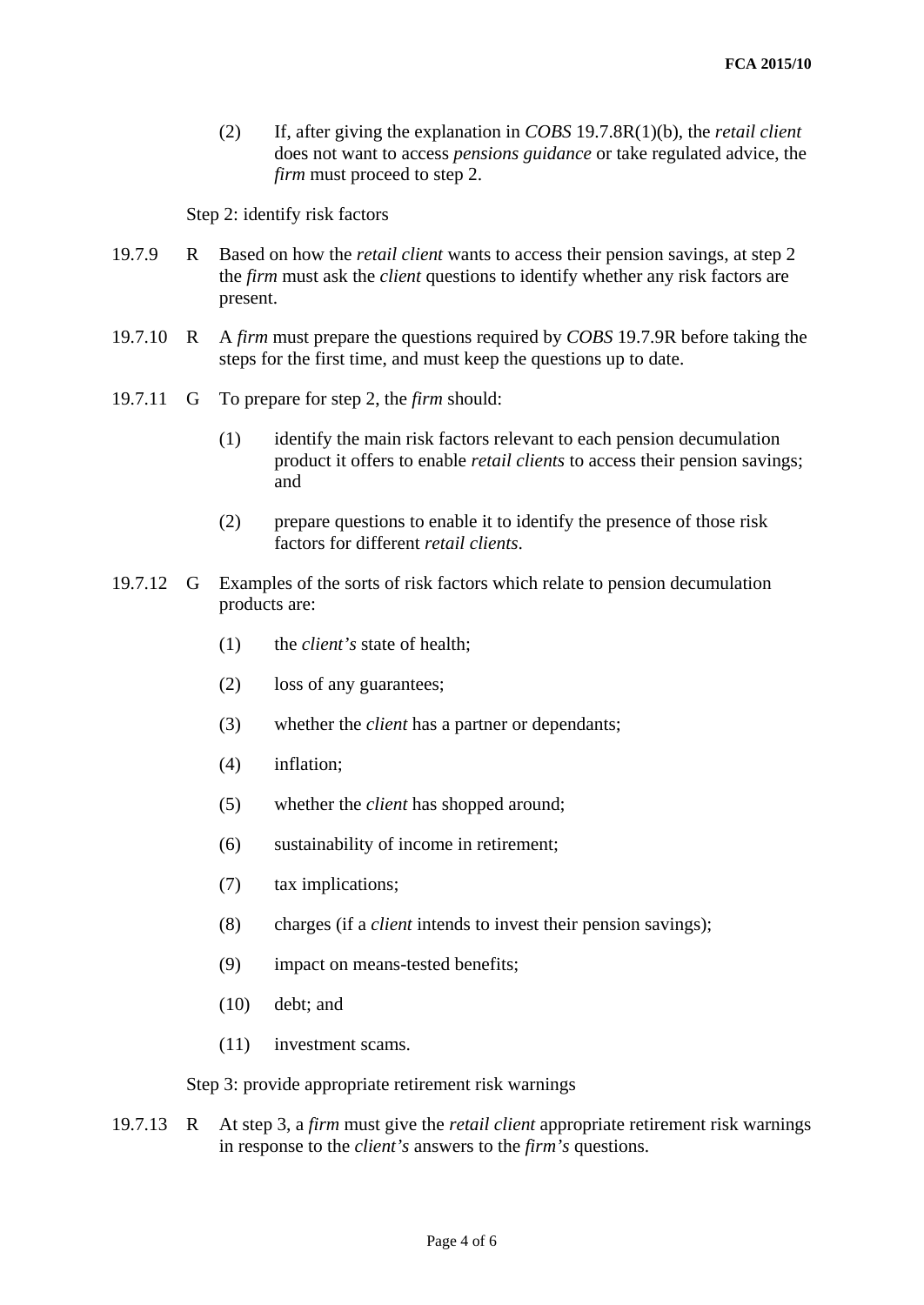- 19.7.14 R A *firm* must prepare the retirement risk warnings required by *COBS* 19.7.13R in good time before taking the steps for the first time, and must keep them up to date.
- 19.7.15 G If after considering the *retail client's* answers it is unclear whether a risk factor is present, a *firm* should give the *client* the appropriate retirement risk warning.

Communicating the signpost and retirement risk warning

- 19.7.16 R When communicating the signpost and retirement risk warnings, the *firm* must do so clearly and prominently.
- 19.7.17 R Whatever the means of communication, the *firm* must ensure that the *retail client* cannot progress to the next stage of the sale unless the relevant signpost or retirement risk warning has been communicated to the *client*.
- 19.7.18 G For an internet sale, a *firm* should display the required information on a screen which the *retail client* must access and acknowledge as part of the sales process. It would not be sufficient for the information to be accessible only by giving the *client* the option to click on a link or download a document.

Record keeping

- 19.7.19 R *Firms* must record whether the *retail client* has received:
	- (1) the retirement risk warnings at step 3 of the process specified in this section;
	- (2) regulated advice; and
	- (3) *pensions guidance*.

### **COBS 19 Annex 1G Retirement risk warnings – steps to take**

This annex belongs to COBS 19.7.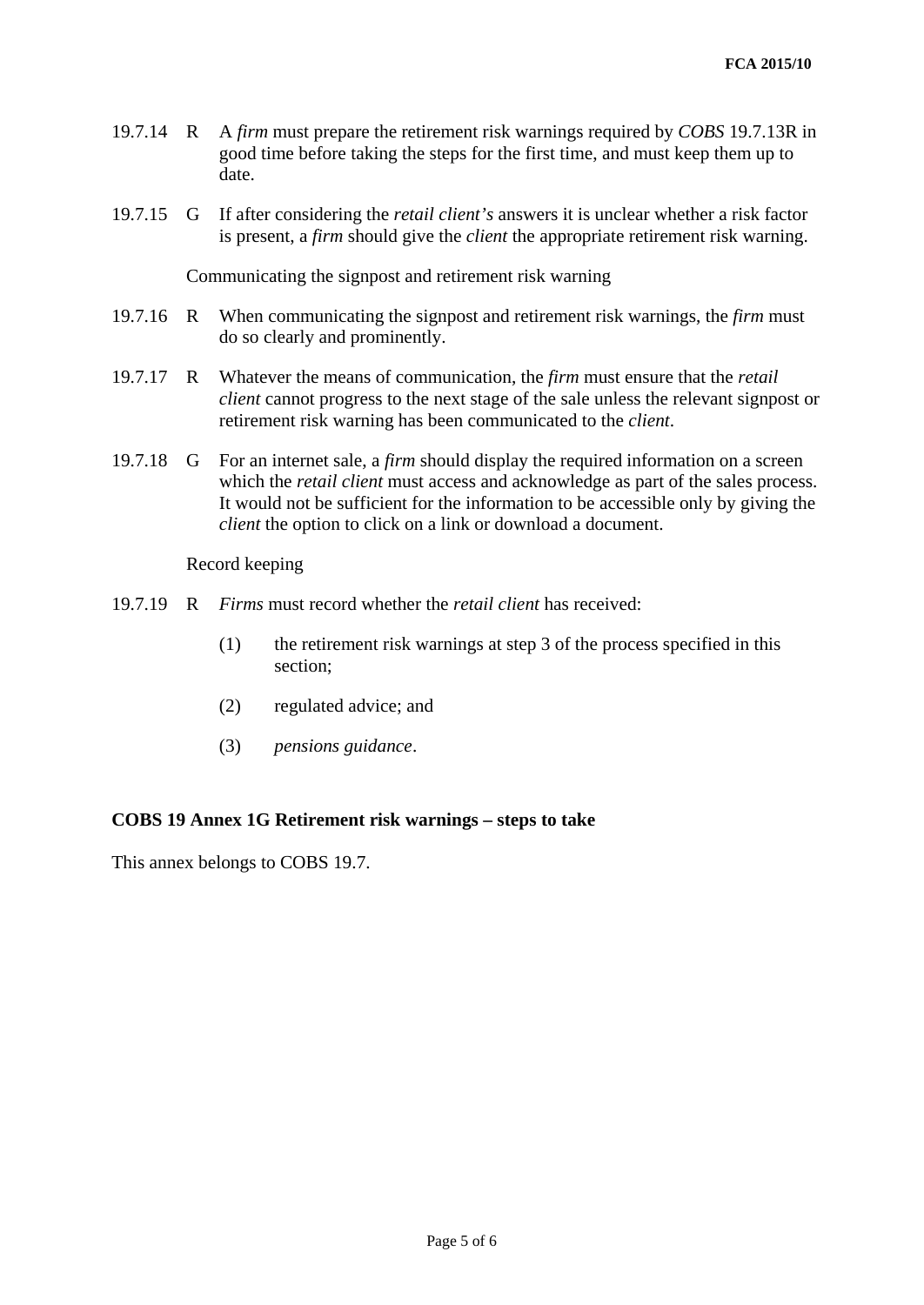**COBS 19 Annex 1G** Retirement risk warnings - steps to take